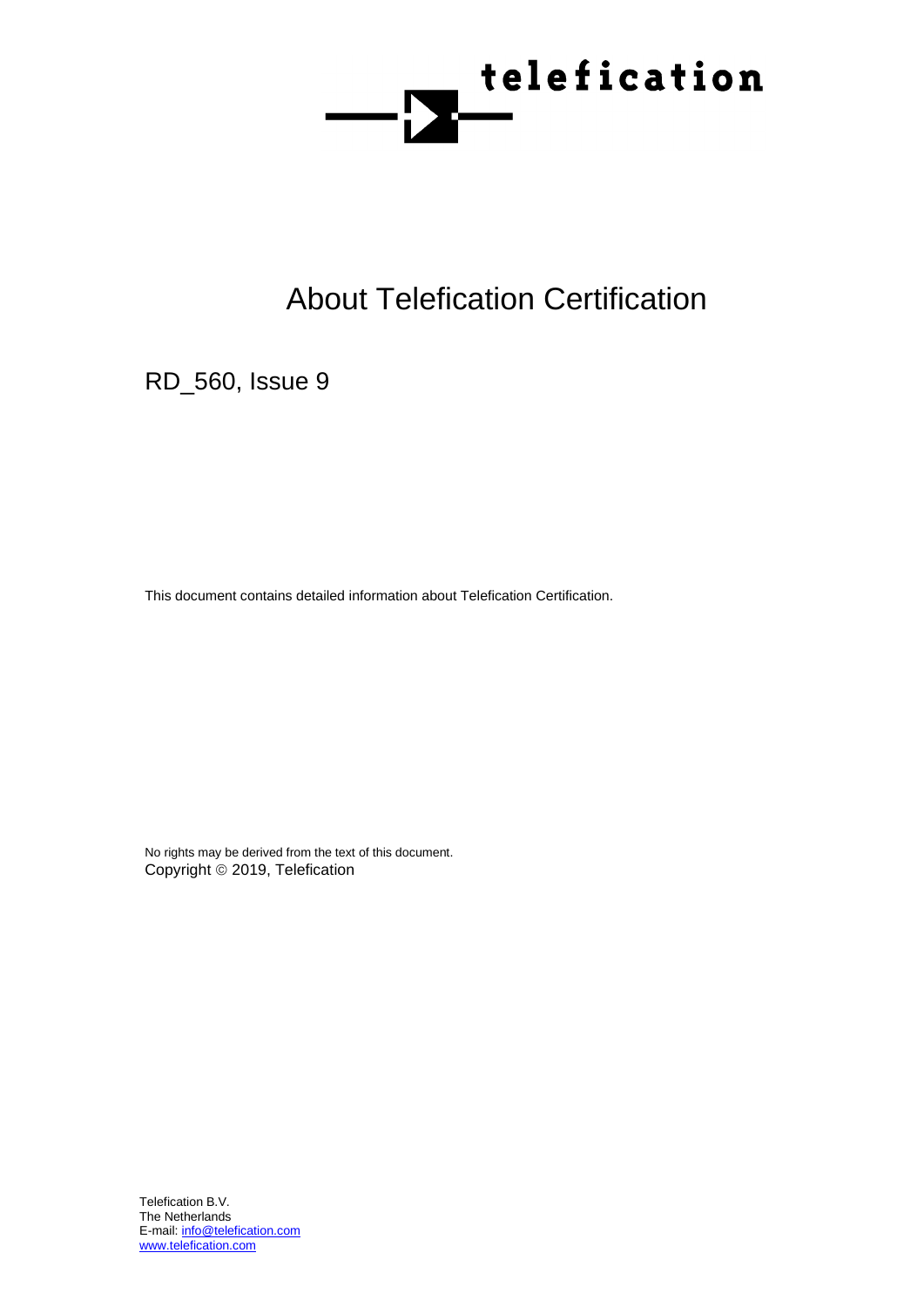

## Revision record sheet

NOTE: The person who initiated the document or modified the document is responsible for maintaining this record sheet

| <b>Revision</b> | <b>Section</b><br>number | Page<br>number | <b>Date</b> | Remark(s)                                           | issued by  |
|-----------------|--------------------------|----------------|-------------|-----------------------------------------------------|------------|
| 6               | 5.1; 5.4; 5.5            |                | 16-02-12    | Samenstelling AB, Samenstelling MT, Governing Board | <b>MWO</b> |
| 7               | 4.1, 5.1                 |                | 12-02-12    | Verwijderen LVD aanwijzing onder accreditatie.      | <b>MWO</b> |
| $\overline{7}$  |                          |                | 18-06-13    | Index adjusted, document contents not changed       | AG         |
| 8               |                          |                | 01-05-2014  | PPE en INCERT scheme added<br>Changed CPD into CPR  | <b>ULW</b> |
| 8               | 2.1, 3.1                 | 5, 10, 21      | 18-09-2014  | EN 45011 replaced by the EN 17065.                  | <b>RV</b>  |
| 8               | Annex                    | $\overline{7}$ | $\epsilon$  | !SO/IEC Guide 2: (1996 replaced by rev. 2004.)      | <b>RV</b>  |
| 9               | all                      | all            | 03-10-2019  | Entire update                                       | <b>ULW</b> |
|                 |                          |                |             |                                                     |            |
|                 |                          |                |             |                                                     |            |
|                 |                          |                |             |                                                     |            |
|                 |                          |                |             |                                                     |            |
|                 |                          |                |             |                                                     |            |
|                 |                          |                |             |                                                     |            |
|                 |                          |                |             |                                                     |            |
|                 |                          |                |             |                                                     |            |
|                 |                          |                |             |                                                     |            |
|                 |                          |                |             |                                                     |            |
|                 |                          |                |             |                                                     |            |
|                 |                          |                |             |                                                     |            |
|                 |                          |                |             |                                                     |            |
|                 |                          |                |             |                                                     |            |
|                 |                          |                |             |                                                     |            |
|                 |                          |                |             |                                                     |            |
|                 |                          |                |             |                                                     |            |

Issued/modified by : W.J.M. Jong Revision : 9 Date : 03-10-2019

Function : Manager Product Certification

Verified by **1988**: AJ Gase<br>Function **1988**: Quality A

Function : Quality Assurance Manager<br>
Date : 03-10-2019  $: 03 - 10 - 2019$ 

Released : AJ Gase<br>
Function : Quality A Date of release

: Quality Assurance Manager<br>: 03-10-2019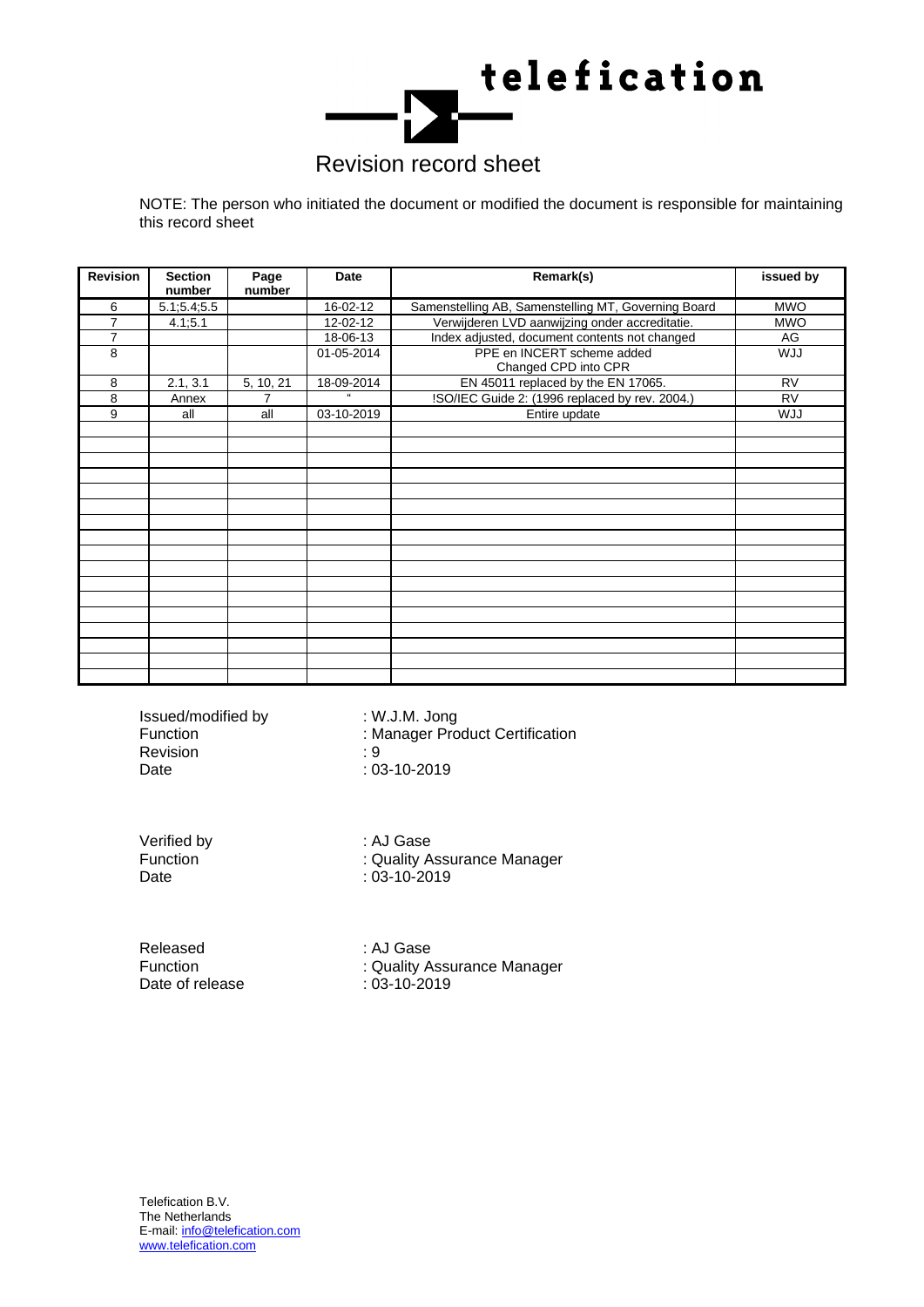

## Contents

|              | $\mathcal{D}$ |           |
|--------------|---------------|-----------|
|              |               |           |
| 2            |               |           |
|              |               |           |
|              | 2.2           |           |
|              | 2.3           |           |
|              | 2.4           |           |
| $\mathbf{3}$ |               |           |
|              | 3.1           |           |
|              |               |           |
|              |               |           |
|              | 4.1           |           |
|              | 4.2           |           |
|              | 4.3           | 15        |
|              |               |           |
| 5            |               | <b>16</b> |
|              |               |           |
|              | 5.1           |           |
|              | 5.2           | 16        |
|              | 5.3           | 17        |
|              | 5.4           | 17        |
|              | 5.5           | 17        |
|              | 5.6           | 17        |
|              | 5.7           | 18        |
| 6            |               |           |
|              | 6.1           |           |
|              | 6.2           |           |
|              | 6.3           |           |
|              | 6.4           | 19        |
| 7            |               | 20        |
| 8            |               |           |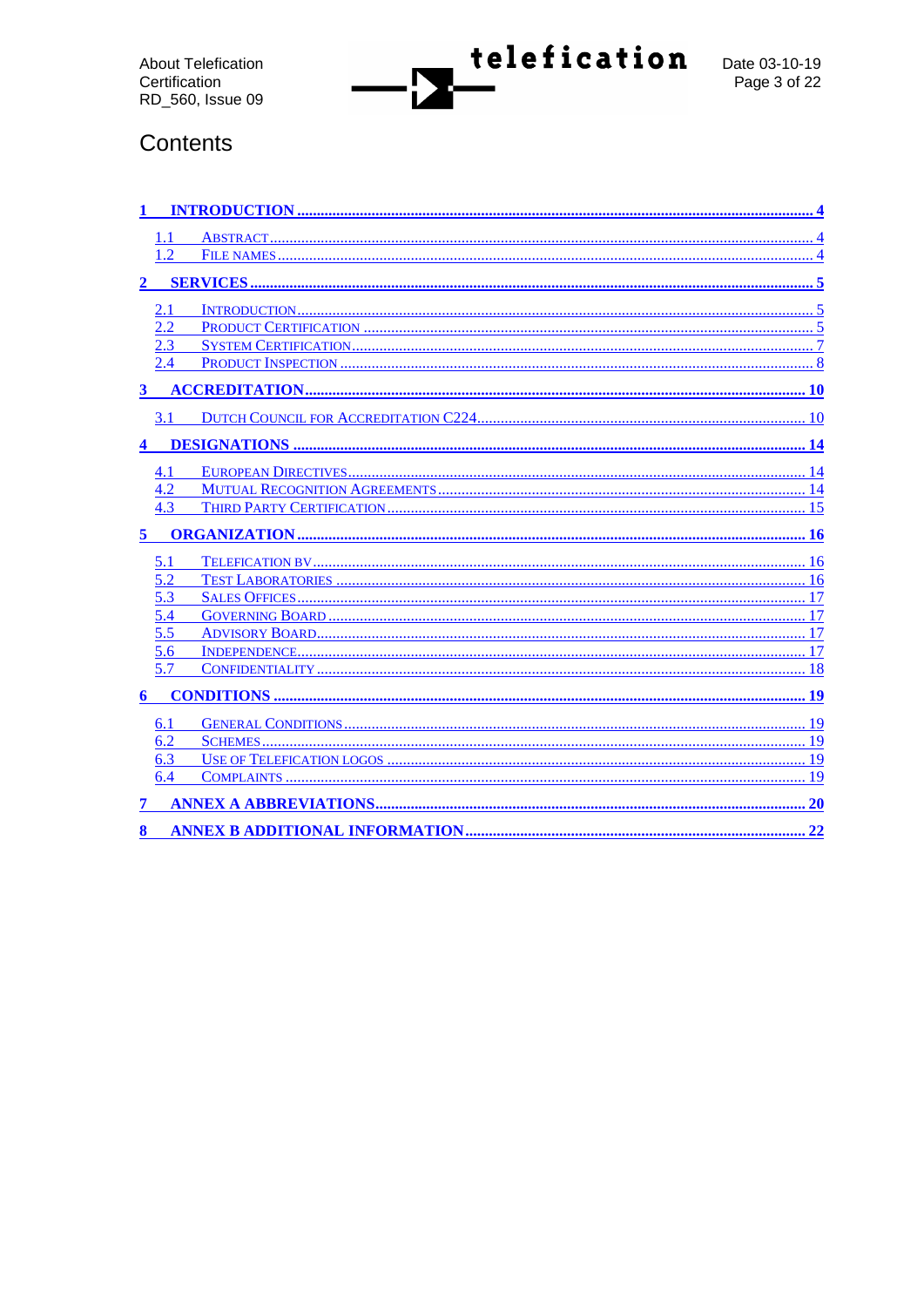

## **1** Introduction

## 1.1 Abstract

This document gives information about the services, accreditation's and designations of Telefication Certification.

Furthermore information is supplied about the way Telefication Certification is organised and about the conditions related to the services of Telefication Certification.

## 1.2 File names

The name of a file containing a document of Telefication Certification has the following structure: **R[letter]\_[three digits number]\_[two digits number], [text string].[extension]**

**R** is a fixed letter with the purpose to distinguish the documents of Telefication Certification of the general documents of Telefication (letter C) and of the documents of the Laboratory (letter A).

**[letter]** is one of the following letters:

- "C" of Certificates;
- "D" of Documents for external use;
- "E" of External documents and standards;
- "F" of Forms;
- "Q" of Quality Manual and procedures;
- "X" of Miscellaneous.

**[three digits number]** identifies the document (together with [letter]). The designation of this number is not structured and can be chosen random between 001 and 999. As far as possible a logic number is chosen.

**[two digits number]** identifies the version of the document, starting with 01, then 02, etc.

**[text string]** is the full title of the document.

**[extension]** is the standard three-letter code related to the program associated with the format of the file. Like "pdf" for Adobe Acrobat and "doc' for Microsoft Word.

An example is "RD 560 02, About Telefication Certification.pdf". Respectively meaning this is a Telefication Certification (the "R") Document for external use (the "D") with identification number 560 (the "560") in his second version (the "02") with the title "About Telefication Certification" to be used with Adobe Acrobat (the "pdf"). The identification number 560 is chosen because the Notified Body number of Telefication Certification is 0560.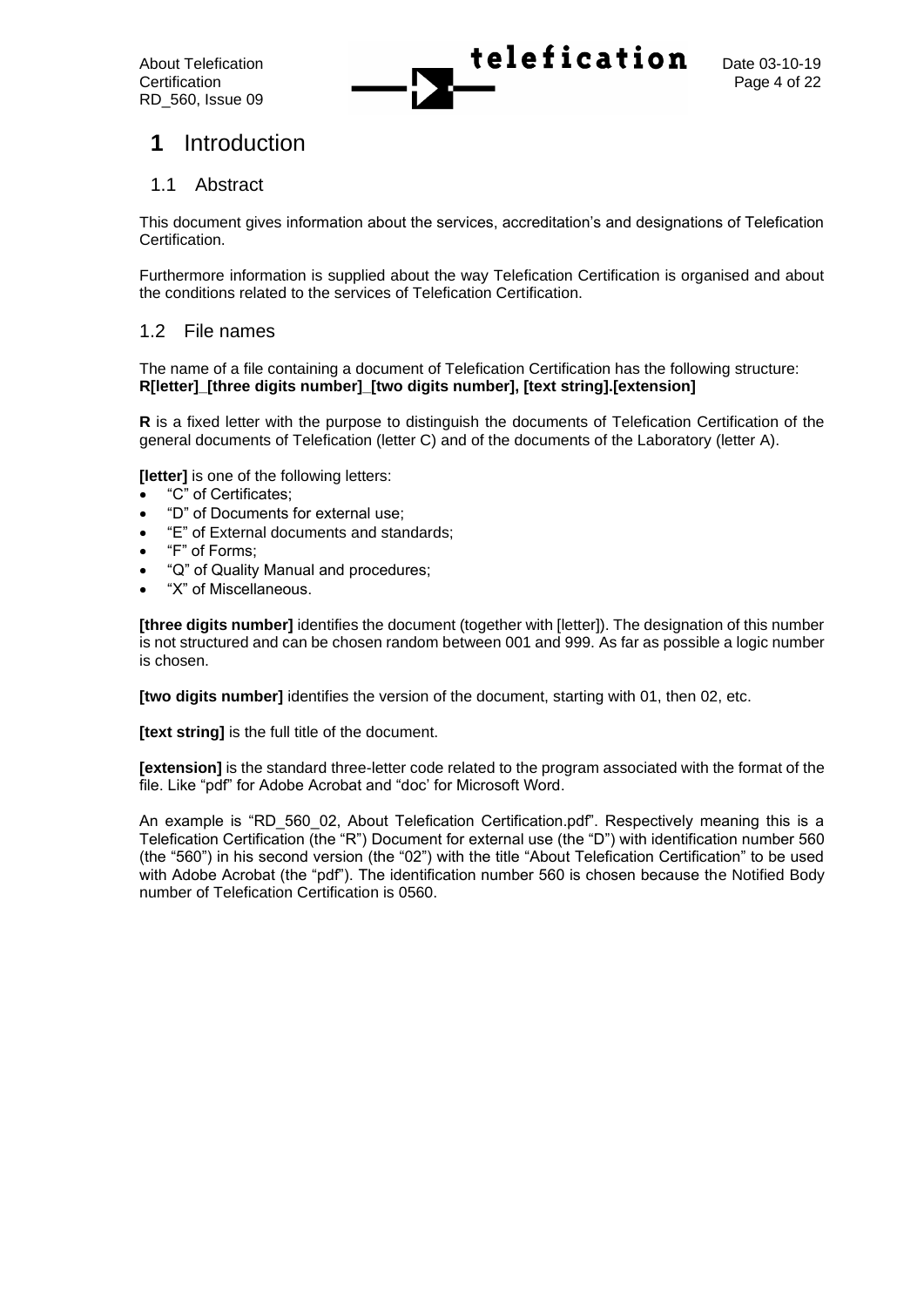

## 2 Services

## 2.1 Introduction

Telefication is a third party test laboratory and a third party certification and inspection body. The Dutch Council for Accreditation (Raad voor Accreditatie: RvA) has accredited Telefication to ISO/IEC 17025 (laboratory) and EN 17065 (product certification).

Specialising in the area of information technology and telecommunications equipment and systems (IT&T), the activities of Telefication Certification cover *Product Certification*, *System Certification* and *Product Inspection*.

## 2.2 Product Certification

Telefication Certification has the following *Product Certification* schemes operational:

| <b>Product 1/ Product Group</b>                                                                                                                                                                                                      | <b>Certification Scheme</b>                                                                                                                                                                                                                                                                                       | <b>Standard / Normative Document</b>                                                                                                                                                                                                                      |
|--------------------------------------------------------------------------------------------------------------------------------------------------------------------------------------------------------------------------------------|-------------------------------------------------------------------------------------------------------------------------------------------------------------------------------------------------------------------------------------------------------------------------------------------------------------------|-----------------------------------------------------------------------------------------------------------------------------------------------------------------------------------------------------------------------------------------------------------|
| Navigation equipment and<br>radio communication<br>equipment (to be placed on<br>board of ships)                                                                                                                                     | <b>MED</b> (Marine Equipment<br>Directive) scheme:<br>EC Type-examination<br>(Module B)<br>Conformity to type based<br>on quality assurance of<br>the production<br>process(module D)<br>Conformity to type based<br>on product verification<br>(module F)<br>Conformity based on unit<br>verification (module G) | European Directive: 2014/90/EU Marine<br>equipment<br>All relevant standards to be used under<br>the above-mentioned European Directives<br>published in the Official Journal of the<br>European Union All relevant resolutions<br>published by IMO       |
| Information technology, radio<br>transmitting, measurement,<br>control, laboratory, audio,<br>video and similar equipment                                                                                                            | Electrical Safety scheme:<br>Review of technical<br>documentation                                                                                                                                                                                                                                                 | <b>Electrical Safety scheme</b><br>All relevant standards to be used under<br>the Directive 2014/35/EU published in the<br>Official Journal of the European Union                                                                                         |
| Radio equipment                                                                                                                                                                                                                      | Conformity assessment<br>procedures for the RED<br>Scheme: EU-Type<br>examination (Module B)                                                                                                                                                                                                                      | European Directives: 2014/53/EU<br>All relevant standards to be used under<br>the above-mentioned European Directives<br>published in the Official Journal of the<br>European Union European<br>Council Recommendation 1999/519/EC                        |
| Electric and electronic<br>appliances (apparatus with<br>electrical and/or electronic<br>parts liable to generate<br>electromagnetic disturbance,<br>or the performance of which<br>is liable to be affected by<br>such disturbance) | <b>EMC</b> (Electromagnetic<br>Compatibility) scheme:<br>EU-type examination<br>(module B)<br>Review of technical<br>documentation                                                                                                                                                                                | European Directives: 2014/30/EU<br>All relevant standards to be used under<br>the above-mentioned European Directive<br>published in the Official Journal of the<br>European Union Japanese regulation:<br>"Radio Law" USA regulation: 47 CFR Part<br>15B |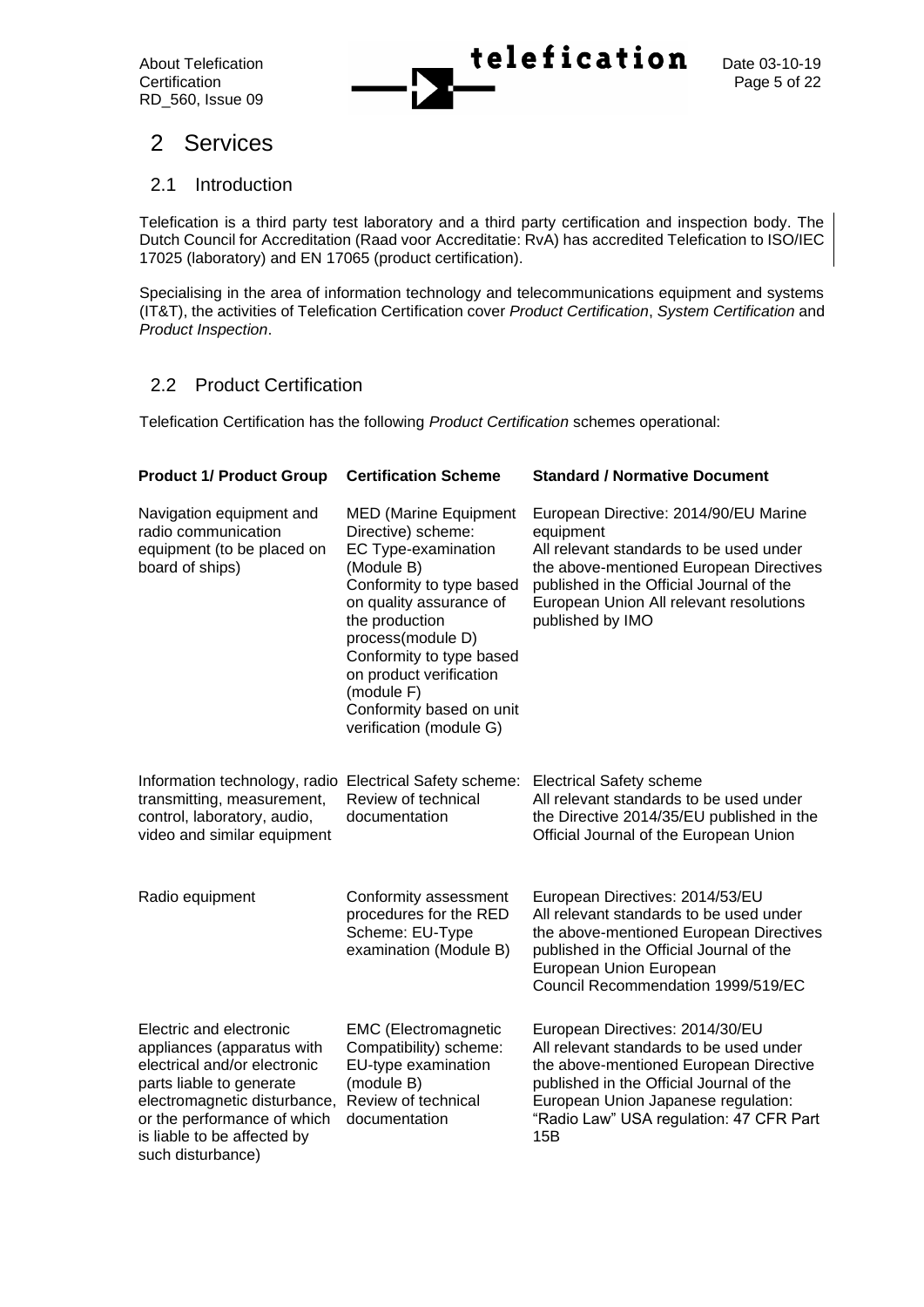

Date 03-10-19<br>Page 6 of 22

| <b>Product 1/ Product Group</b>                                                      | <b>Certification Scheme</b>                                                                                                | <b>Standard / Normative Document</b>                                                                                                                                                                                                                                                                                                                                                                                                                                                                                                                                                                                                    |
|--------------------------------------------------------------------------------------|----------------------------------------------------------------------------------------------------------------------------|-----------------------------------------------------------------------------------------------------------------------------------------------------------------------------------------------------------------------------------------------------------------------------------------------------------------------------------------------------------------------------------------------------------------------------------------------------------------------------------------------------------------------------------------------------------------------------------------------------------------------------------------|
| Radio equipment,<br>telecommunications terminal<br>equipment and alarm<br>components | TAL (Tested by an<br>Accredited Laboratory)<br>scheme: Review of test<br>report and surveillance                           | All standards published in the Official<br>Journal of the European Union under the<br>scope of the European Directives:<br>2014/30/EU, 2014/35/EU, 2014/53/EU,<br>2014/90/EU, Regulation (EU) No<br>305/2011, Regulation 2016/425/EU                                                                                                                                                                                                                                                                                                                                                                                                    |
|                                                                                      |                                                                                                                            | All standards published by the Federal<br>Communications Commission (FCC) of<br>the United States of America relevant for<br>the "Telecommunication Certification<br>Bodies Scheme" All standards published<br>by Industry Canada related to RSP 100,<br>Radio Standards Procedure respectively<br>DC-01, Procedure for Declaration of<br>Conformity and Registration of Terminal<br>Equipment All standards and requirements<br>published by the Ministry of Information<br>and Communication in Japan under the<br>scopes of the "Radio Law" respectively the<br>"Telecommunications Business Law"<br>RE_070 (Telefication standards) |
| Radio equipment                                                                      | CCB (Canadian<br>Certification Body)<br>scheme: Type<br>examination and<br>surveillance                                    | CB-03, "Requirements for the Certification<br>of Radio Apparatus to Industry Canada's<br>Standards and Specifications" All<br>standards published by Industry Canada<br>related to RSP 100 "Radio Standards<br>Procedure"                                                                                                                                                                                                                                                                                                                                                                                                               |
| Radio equipment                                                                      | <b>TCB</b> (Telecommunication<br>Certification Body)<br>scheme: Type<br>examination and<br>surveillance                    | All standards published by the Federal<br>Communications Commission (FCC) of<br>the United States of America relevant for<br>Unlicensed Radio Frequency Devices (A1,<br>A2, A3 and A4) and/or for Licensed Radio<br>Service Equipment (B1, B2, B3 and B4)                                                                                                                                                                                                                                                                                                                                                                               |
| Telecommunication terminal<br>equipment                                              | <b>ACTA</b> (Administrative<br><b>Council for Terminal</b><br>Attachments) scheme:<br>Review of technical<br>documentation | All standards published by the Federal<br>Communications Commission (FCC) of<br>the United States of America relevant for<br><b>Telephone Terminal Equipment All</b><br>standards published by the<br>Telecommunications Industry Association<br>(TIA) relevant for Telephone Terminal<br>Equipment                                                                                                                                                                                                                                                                                                                                     |
| Telecommunication terminal<br>equipment                                              | <b>TAPAC</b> (Terminal<br>Attachment Program<br><b>Advisory Committee)</b><br>scheme: Review of<br>technical documentation | DC-01, "Procedure for Declaration of<br>Conformity and Registration of Terminal<br>Equipment of Industry Canada" All<br>standards published by Industry Canada<br>related to DC01                                                                                                                                                                                                                                                                                                                                                                                                                                                       |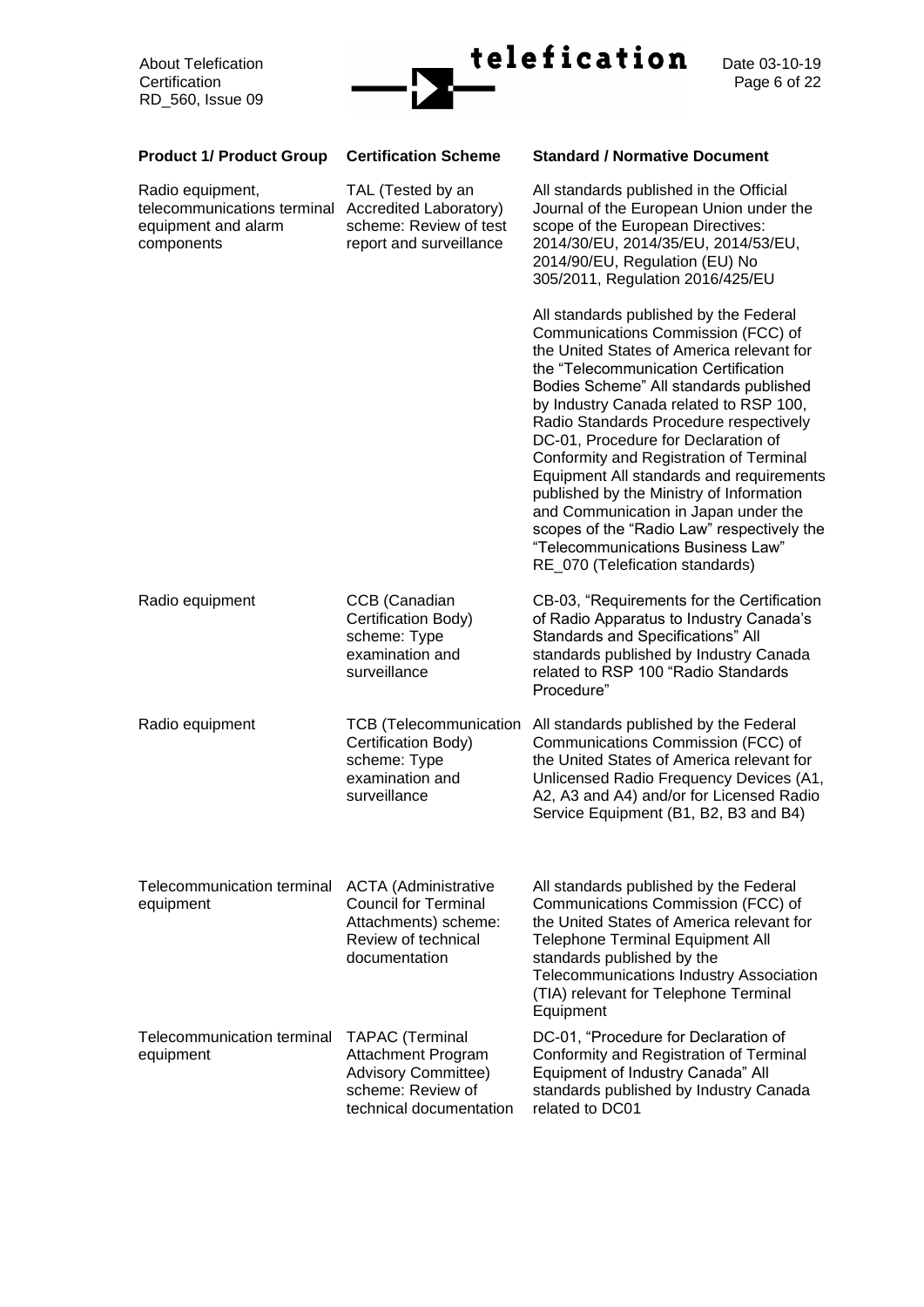

| <b>Product 1/ Product Group Certification Scheme</b>                            |                                                                                                 | <b>Standard / Normative Document</b>                                                                                                                                                                                                                                                                                                                    |
|---------------------------------------------------------------------------------|-------------------------------------------------------------------------------------------------|---------------------------------------------------------------------------------------------------------------------------------------------------------------------------------------------------------------------------------------------------------------------------------------------------------------------------------------------------------|
| Radio equipment and<br>telecommunication terminal Assessment Body)<br>equipment | <b>CAB Japan (Conformity</b><br>scheme: Type<br>examination                                     | Japanese "Radio Law" Japanese<br>"Ordinance Concerning Technical<br>Regulations Conformity Certification of<br>Specified Radio Equipment" Japanese<br>"Telecommunications Business Law"<br>Japanese "Ordinance Concerning<br><b>Technical Conditions Compliance</b><br>Approval and Certification of the Type for<br>Terminal Equipment" ARIB standards |
| Alarm components                                                                | AC (Alarm Components)<br>scheme: Type<br>examination and<br>inspection of conformity to<br>type | RE_070 (Telefication standard)                                                                                                                                                                                                                                                                                                                          |
| Fire components                                                                 | <b>CPR</b> (Constructions<br><b>Products Directive)</b><br>scheme                               | All standards published in the Official<br>Journal of the European Union under the<br>scope of the European Construction<br>Products Regulation No 305/2011                                                                                                                                                                                             |
| Security and Fire<br>components                                                 | <b>CERTALARM</b> scheme                                                                         | RD_081 (Telefication standard)                                                                                                                                                                                                                                                                                                                          |
| Intrusion components                                                            | <b>INCERT</b> scheme                                                                            | INCERT doc.005 (NL) INCERT doc.005<br>(FR) RE_014, INCERT rules for<br>certification of products against intrusion in<br>buildings<br>BEC T014, BEC T014A, BEC T031                                                                                                                                                                                     |
| Industrial and recreational<br>safety helmets                                   | PPE (Personal Protective<br>Equipment) Scheme                                                   | Regulation: 2016/425/EU<br>All relevant standards to be used under<br>the above-mentioned European<br>Regulation published in the Official Journal<br>of the European Union European                                                                                                                                                                    |
| Helmets for S-EPAC riders                                                       | <b>NCS 8776</b><br>Certification scheme to<br><b>NTA 8776</b>                                   | <b>NEN NTA 8776</b>                                                                                                                                                                                                                                                                                                                                     |

## 2.3 System Certification

Telefication Certification has the following *System Certification* schemes operational:

• **QMS with respect to Product Compliance** System certification of Quality Management Systems with respect to Product Compliance.

This scheme is described in the document *RD\_053, Certification of Quality Management Systems with respect to Product Compliance.*

The following sub schemes can be followed:

## **- Continued Compliance Marine Equipment Directive**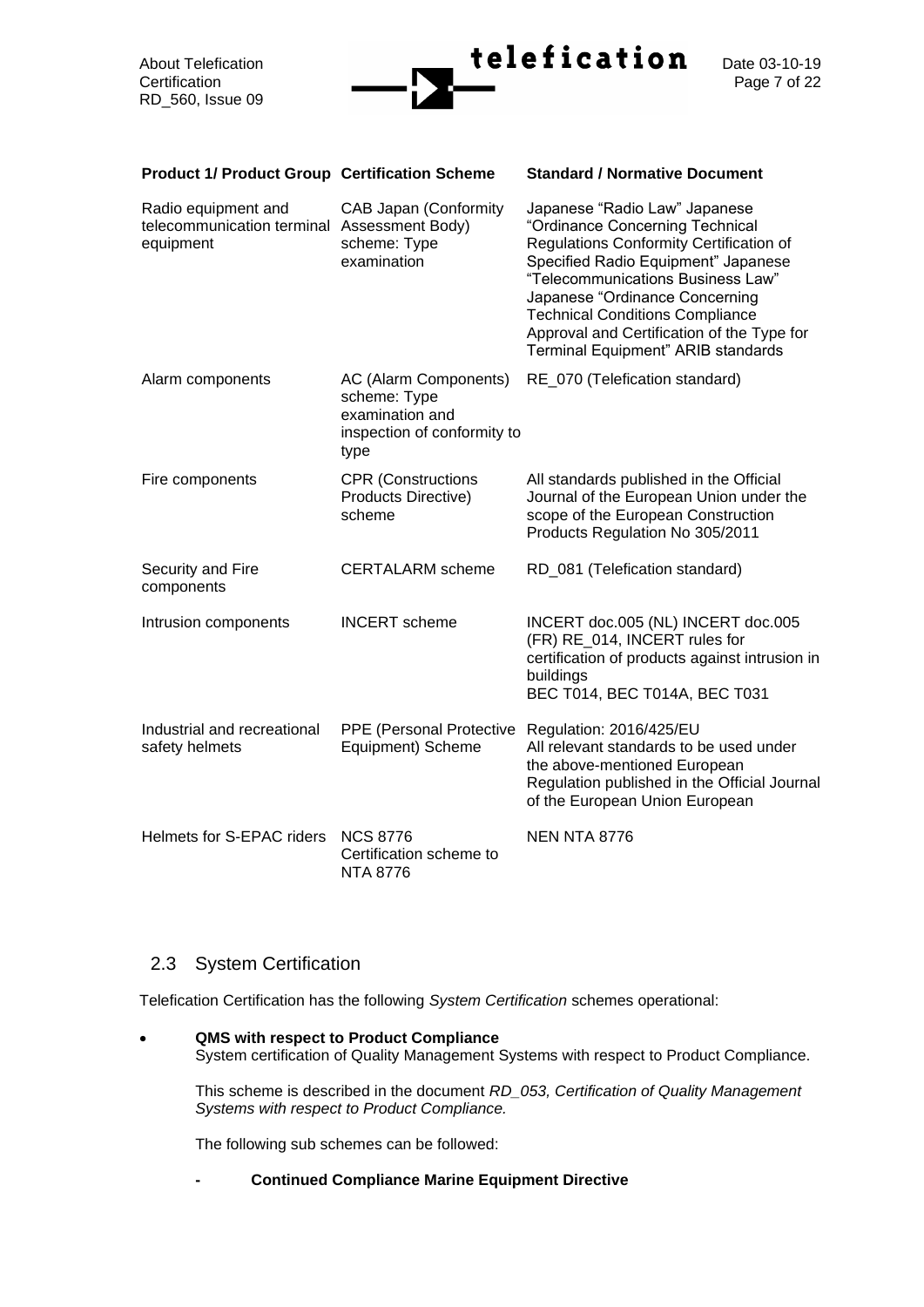

Production quality systems, Product quality systems and Product Verification for Marine Communication and Navigation Equipment based on the modules D, E and F of the European Directive 2014/90/EU.

This scheme is described in document *RD\_041, Production quality systems, Product quality systems and Product Verification for Marine Communication and Navigation Equipment.*

#### **- Continued Compliance TCB Scheme (FCC approvals)**

Continued compliance of Unlicensed Radio Equipment, Licensed Radio Equipment and Telephone Terminal Equipment based on the "Telecommunication Certification Bodies Scheme" (TCB Scheme) of the Federal Communications Commission (FCC) of the United States of America for all standards published by the FCC under the "TCB Scheme".

This scheme is described in documents *RD\_730, FCC approval procedures for Telecommunication Terminal Equipment* (under development) and *RD\_731, FCC approval procedures for Licensed and Unlicensed Radio*.

#### **- Continued Compliance CCB Scheme (Industry Canada approvals)**

Continued compliance of Radio Equipment based on the certification procedures of Industry Canada as defined in *CB-03, Requirements for the Certification of Radio Apparatus to Industry Canada's Standards and Specifications* for all standards published by Industry Canada related to *RSP 100, Radio Standards Procedure.*

This scheme is described in document *RD\_721\_03, Radio Equipment Certification Procedure for Canada*.

#### **- RE Directive (Module H)**

Conformity assessment procedures of Radio Equipment based on Annex IV of the RED Directive 2014/53/EU.

This scheme is described in document *RD\_061, Conformity assessment procedures for the RED Scheme.*

## • **MasterCard International**

MasterCard Europe (formerly known as Europay International) developed a certification scheme for manufacturers of debet and credit cards. The system intends to create a minimum level of quality for debet and credit cards to be purchased by banks in Europe. MasterCard Europe will take the certification decision. However Telefication Certification is entitled to perform the audits of Quality Management Systems of the production locations. In this scheme Telefication Certification is the pioneer.

## 2.4 Product Inspection

Telefication Certification has the following operational *Product Inspection* schemes:

## • **Conformity to Type TCB Scheme (FCC Approvals)**

Conformity to Type of Unlicensed Radio Equipment, Licensed Radio Equipment and Telephone Terminal Equipment based on the "Telecommunication Certification Bodies Scheme" (TCB Scheme) of the Federal Communications Commission (FCC) of the United States of America for all standards published by the FCC under the "TCB Scheme".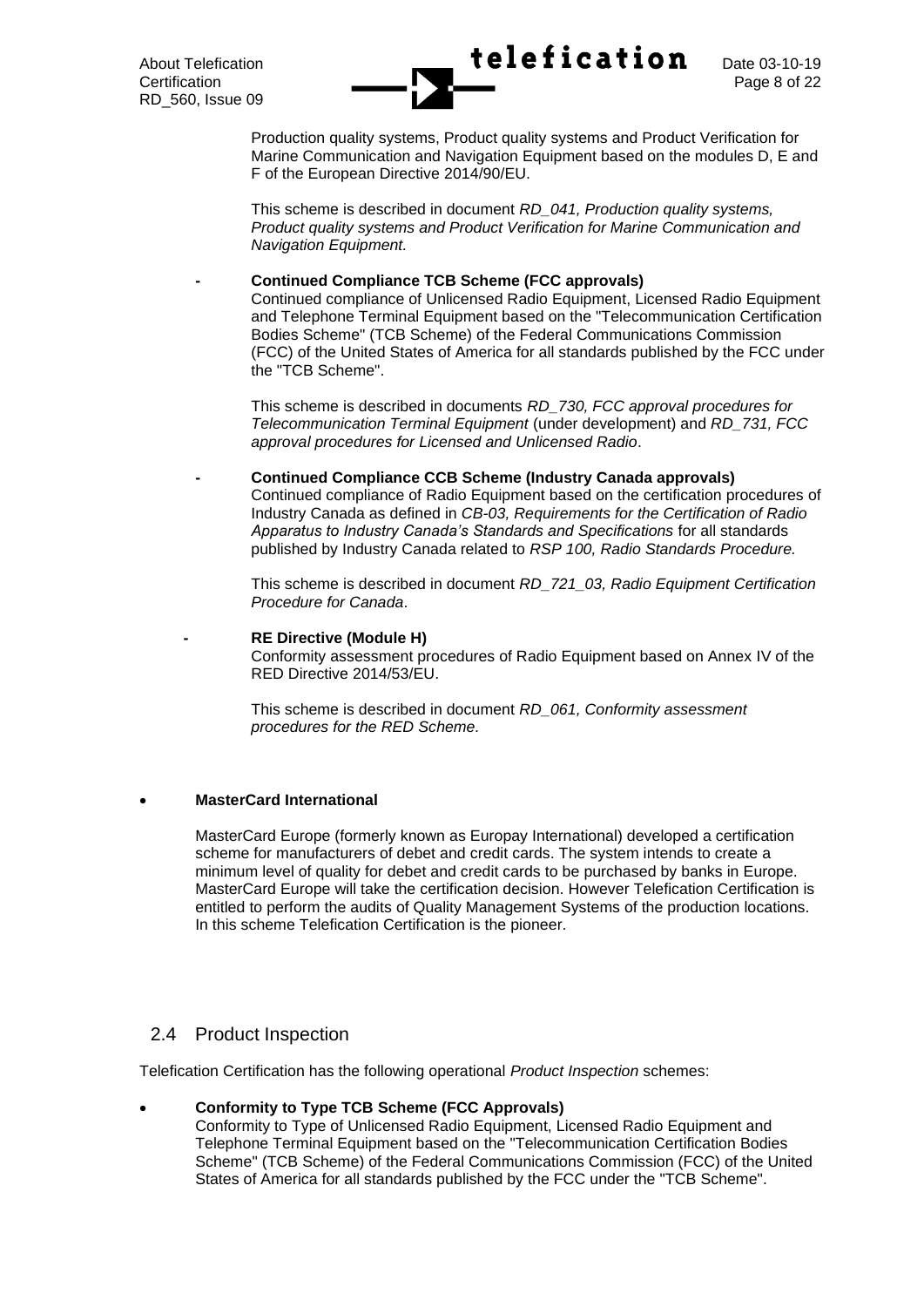

This scheme is described in documents *RD\_730, FCC approval procedures for Telecommunication Terminal Equipment* (under development) and *RD\_731, FCC approval procedures for Licensed and Unlicensed Radio*.

## • **Conformity to Type CCB Scheme (Industry Canada Approvals)**

Conformity to Type of Radio Equipment based on the certification procedures of Industry Canada as defined in *CB-03, Requirements for the Certification of Radio Apparatus to Industry Canada's Standards and Specifications* for all standards published by Industry Canada related to *RSP 100, Radio Standards*.

This scheme is described in documents *RD\_721, Radio Equipment Certification Procedure for Canada.*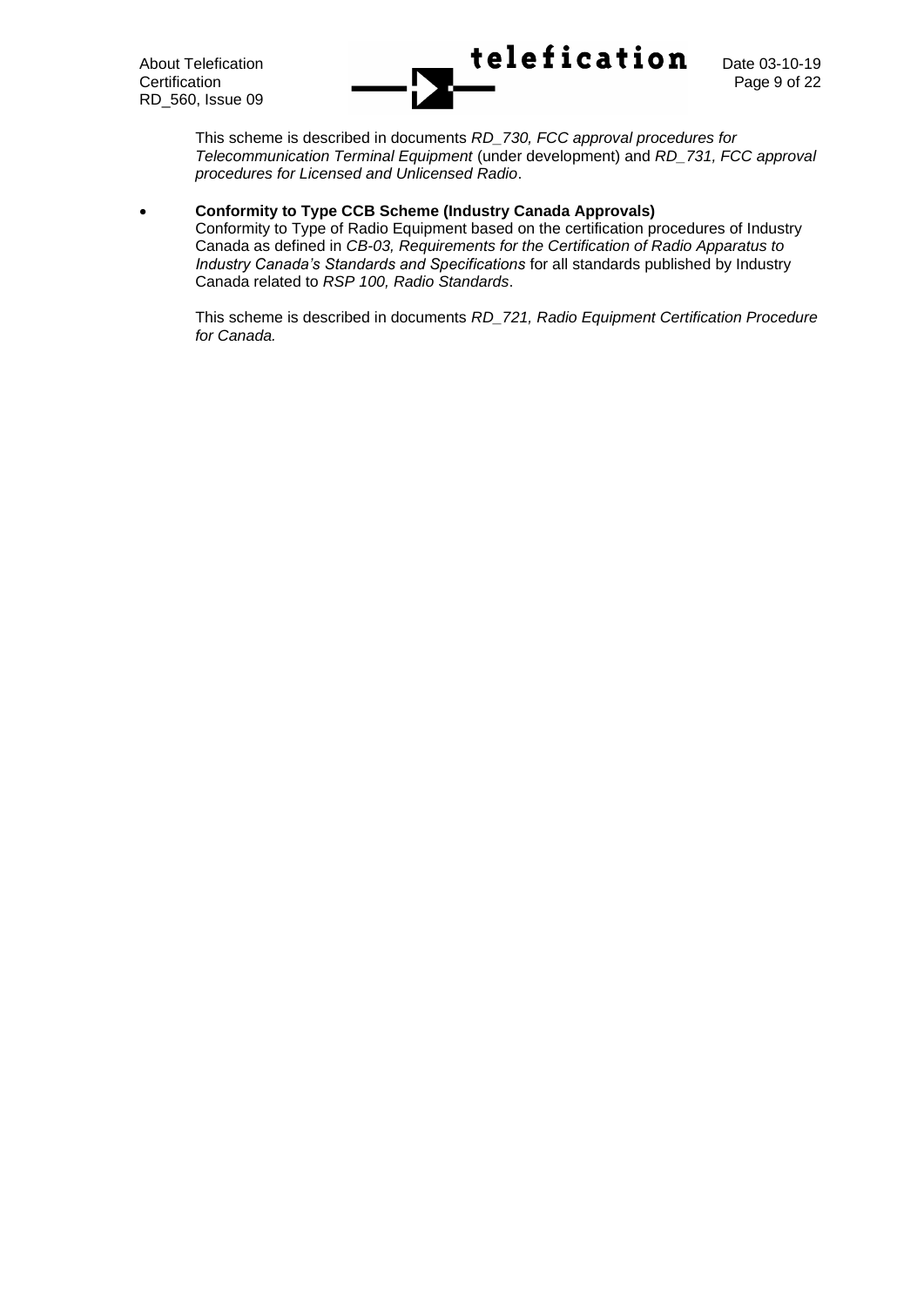

## 3 Accreditation

## 3.1 Dutch Council for Accreditation C224

Telefication Certification is accredited to EN 17065 by the Dutch Council for Accreditation (Raad voor Accreditatie or RvA) under certificate number C224 for the following *Product Certification* schemes:

| <b>Product 1/ Product Group</b>                                                                                                                                                                                                                                                                                  | <b>Certification Scheme</b>                                                                                                                                                                                                                                                                                       | <b>Standard / Normative Document</b>                                                                                                                                                                                                                                                                                                                            |
|------------------------------------------------------------------------------------------------------------------------------------------------------------------------------------------------------------------------------------------------------------------------------------------------------------------|-------------------------------------------------------------------------------------------------------------------------------------------------------------------------------------------------------------------------------------------------------------------------------------------------------------------|-----------------------------------------------------------------------------------------------------------------------------------------------------------------------------------------------------------------------------------------------------------------------------------------------------------------------------------------------------------------|
| Decision: 96/577/EC FIRE<br>ALARM/DETECTION, FIXED<br>FIRE-FIGHTING, FIRE AND<br>SMOKE<br><b>CONTROL AND EXPLOSION Verification of Constancy</b><br>SUPPRESSION PRODUCTS of Performance<br>(1/1) Kits for installations:<br>- Combined fire detection and<br>fire alarm systems-kits<br>- Fire alarm system kits | European Regulation No<br>305/2011<br>System 1 or 1+                                                                                                                                                                                                                                                              | EN 54-2, EN 54-2/A1, EN 54-2/AC, 54-<br>3/A1, 54-3/A2, 54-4, 54-4/A1, 54-4/A2, 54-<br>4/AC, 54-5/A1, 54-7/A1, 54-7/A2, 54-10,<br>54-10/A1, 54-11, 54-11/A1, 54-12, 54-16,<br>54-17, 54-17/AC, 54-18, 54-18/AC, 54-20,<br>54-20/AC, 54-21, 45-24, 54-25, 54-25/AC<br>EN 12101-10, EN 12101-10/AC EN<br>12094-1, 12094-3, 12094-9, 12094-12 EN<br>14604, 14604/AC |
| Fire detection/fire alarm<br>components:<br>- Manual call points (fire<br>safety)<br>- Smoke, heat and flame<br>detectors<br>- Short circuit isolators<br>- Alarm devices<br>- Input/output devices<br>- Power supplies<br>- Control and indicating<br>devices                                                   |                                                                                                                                                                                                                                                                                                                   |                                                                                                                                                                                                                                                                                                                                                                 |
| Fire control components:<br>Power supplies                                                                                                                                                                                                                                                                       |                                                                                                                                                                                                                                                                                                                   |                                                                                                                                                                                                                                                                                                                                                                 |
| Fire protection equipment,<br>Navigation equipment and<br>radio communication<br>equipment (to be placed on<br>board of ships)                                                                                                                                                                                   | <b>MED (Marine Equipment</b><br>Directive) scheme:<br>EC Type-examination<br>(Module B)<br>Conformity to type based<br>on quality assurance of<br>the production<br>process(module D)<br>Conformity to type based<br>on product verification<br>(module F)<br>Conformity based on unit<br>verification (module G) | European Directive: 2014/90/EU Marine<br>equipment<br>All relevant standards to be used under<br>the above-mentioned European Directives<br>published in the Official Journal of the<br>European Union All relevant resolutions<br>published by IMO                                                                                                             |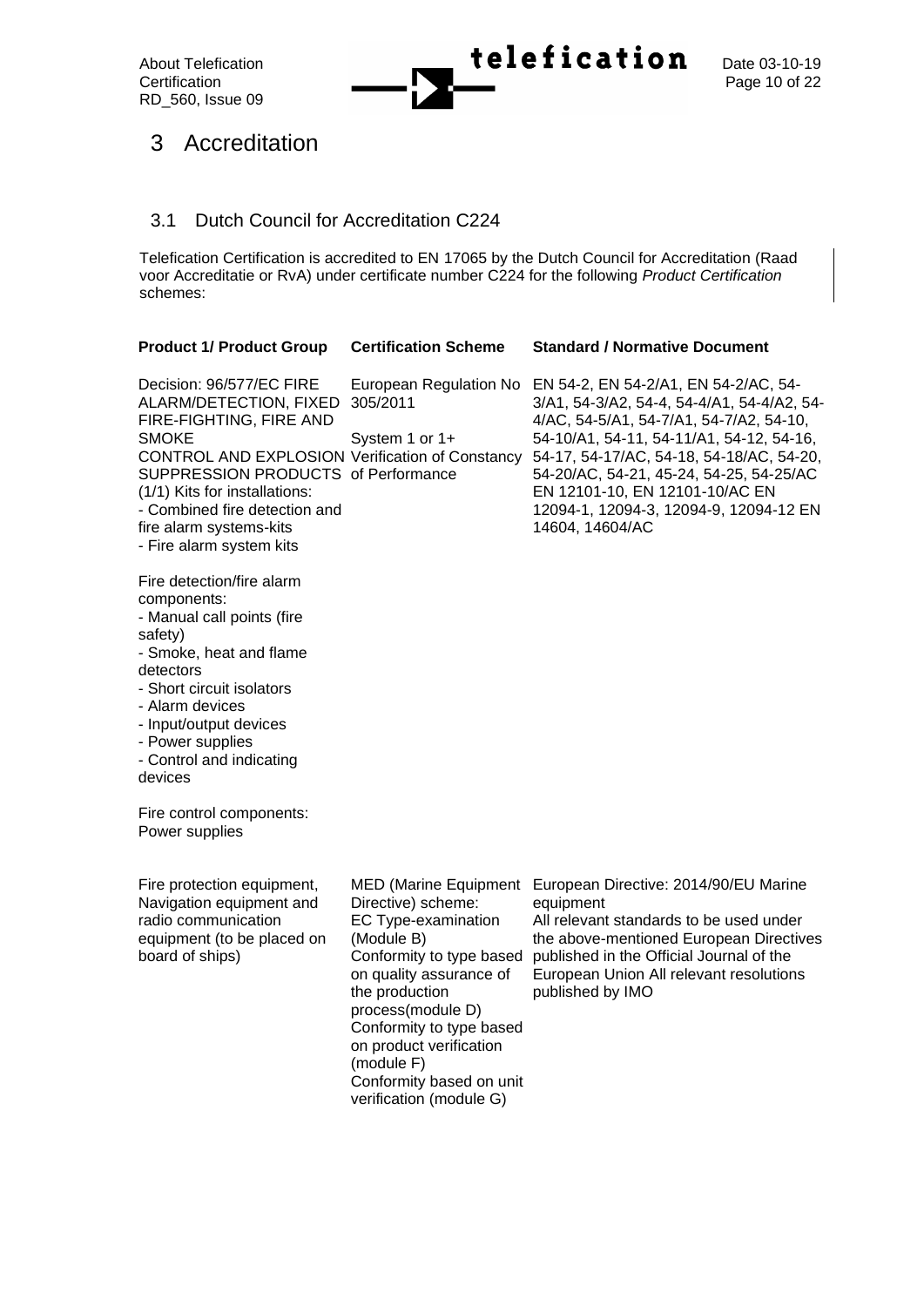

Page 11 of 22

| <b>Product 1/ Product Group</b>                                                                                                                                                                                                      | <b>Certification Scheme</b>                                                                                                        | <b>Standard / Normative Document</b>                                                                                                                                                                                                                                                                                                                                                                                                                                                                       |
|--------------------------------------------------------------------------------------------------------------------------------------------------------------------------------------------------------------------------------------|------------------------------------------------------------------------------------------------------------------------------------|------------------------------------------------------------------------------------------------------------------------------------------------------------------------------------------------------------------------------------------------------------------------------------------------------------------------------------------------------------------------------------------------------------------------------------------------------------------------------------------------------------|
| Radio equipment                                                                                                                                                                                                                      | Conformity assessment<br>procedures for the RED<br>Scheme: EU-Type<br>examination (Module B)                                       | European Directives: 2014/53/EU<br>All relevant standards to be used under<br>the above-mentioned European Directives<br>published in the Official Journal of the<br>European Union European<br>Council Recommendation 1999/519/EC                                                                                                                                                                                                                                                                         |
| Electric and electronic<br>appliances (apparatus with<br>electrical and/or electronic<br>parts liable to generate<br>electromagnetic disturbance,<br>or the performance of which<br>is liable to be affected by<br>such disturbance) | <b>EMC</b> (Electromagnetic<br>Compatibility) scheme:<br>EU-type examination<br>(module B)<br>Review of technical<br>documentation | European Directives: 2014/30/EU<br>All relevant standards to be used under<br>the above-mentioned European Directive<br>published in the Official Journal of the<br>European Union Japanese regulation:<br>"Radio Law" USA regulation: 47 CFR Part<br>15B                                                                                                                                                                                                                                                  |
| Radio equipment,<br>telecommunications terminal<br>equipment and alarm<br>components                                                                                                                                                 | TAL (Tested by an<br>Accredited Laboratory)<br>scheme: Review of test<br>report and surveillance                                   | All standards published in the Official<br>Journal of the European Union under the<br>scope of the European Directives:<br>2014/30/EU, 2014/35/EU, 2014/53/EU,<br>2014/90/EU, Regulation (EU) No<br>305/2011, Regulation 2016/425/EU<br>All standards published by the Federal<br>Communications Commission (FCC) of<br>the United States of America relevant for                                                                                                                                          |
|                                                                                                                                                                                                                                      |                                                                                                                                    | the "Telecommunication Certification<br>Bodies Scheme" All standards published<br>by Industry Canada related to RSP 100,<br>Radio Standards Procedure respectively<br>DC-01, Procedure for Declaration of<br>Conformity and Registration of Terminal<br>Equipment All standards and requirements<br>published by the Ministry of Information<br>and Communication in Japan under the<br>scopes of the "Radio Law" respectively the<br>"Telecommunications Business Law"<br>RE_070 (Telefication standards) |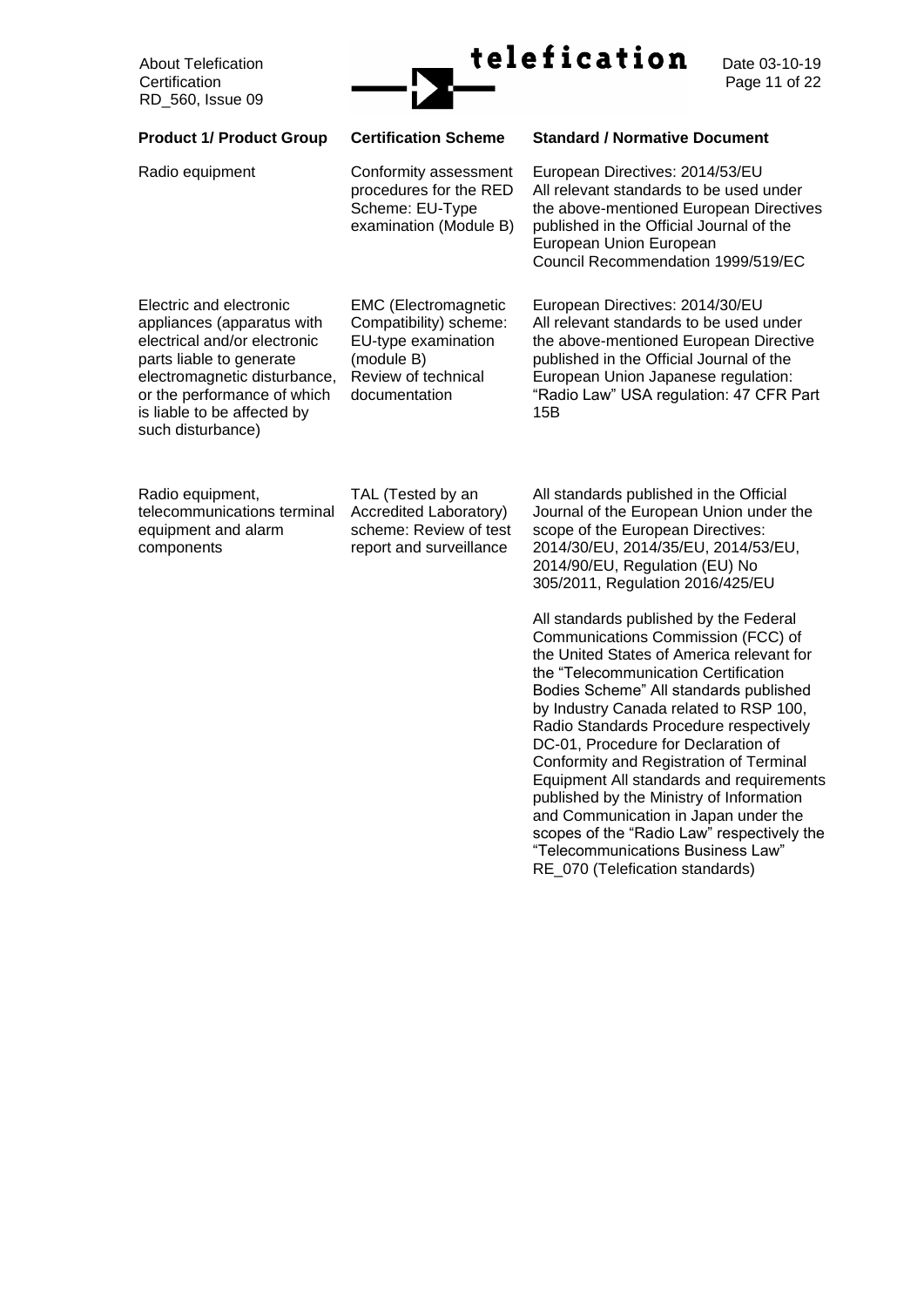

Date 03-10-19<br>Page 12 of 22

| <b>Product 1/ Product Group</b>         | <b>Certification Scheme</b>                                                                                                          | <b>Standard / Normative Document</b>                                                                                                                                                                                                                                                                |
|-----------------------------------------|--------------------------------------------------------------------------------------------------------------------------------------|-----------------------------------------------------------------------------------------------------------------------------------------------------------------------------------------------------------------------------------------------------------------------------------------------------|
| Radio equipment                         | CCB (Canadian<br>Certification Body)<br>scheme:                                                                                      | CB-03, "Requirements for the Certification<br>of Radio Apparatus to Industry Canada's<br><b>Standards and Specifications"</b>                                                                                                                                                                       |
|                                         | Type examination and<br>surveillance                                                                                                 | All standards published by Industry<br>Canada related to RSP 100 "Radio"<br>Standards Procedure"                                                                                                                                                                                                    |
| Radio equipment                         | <b>TCB</b> (Telecommunication<br>Certification Body)<br>scheme:<br>Type examination and<br>surveillance                              | All standards published by the Federal<br>Communications Commission (FCC) of<br>the United States of America relevant for<br>Unlicensed Radio Frequency Devices (A1,<br>A2, A3 and A4) and/or for Licensed Radio<br>Service Equipment (B1, B2, B3 and B4)                                           |
| Telecommunication terminal<br>equipment | <b>ACTA</b> (Administrative<br><b>Council for Terminal</b><br>Attachments) scheme:<br>Review of technical<br>documentation           | All standards published by the Federal<br>Communications Commission (FCC) of<br>the United States of America relevant for<br><b>Telephone Terminal Equipment</b><br>All standards published by the<br>Telecommunications Industry Association<br>(TIA) relevant for Telephone Terminal<br>Equipment |
| Telecommunication terminal<br>equipment | <b>TAPAC</b> (Terminal<br><b>Attachment Program</b><br><b>Advisory Committee)</b><br>scheme:<br>Review of technical<br>documentation | DC-01, "Procedure for Declaration of<br>Conformity and Registration of Terminal<br>Equipment of Industry Canada"<br>All standards published by Industry<br>Canada related to DC01                                                                                                                   |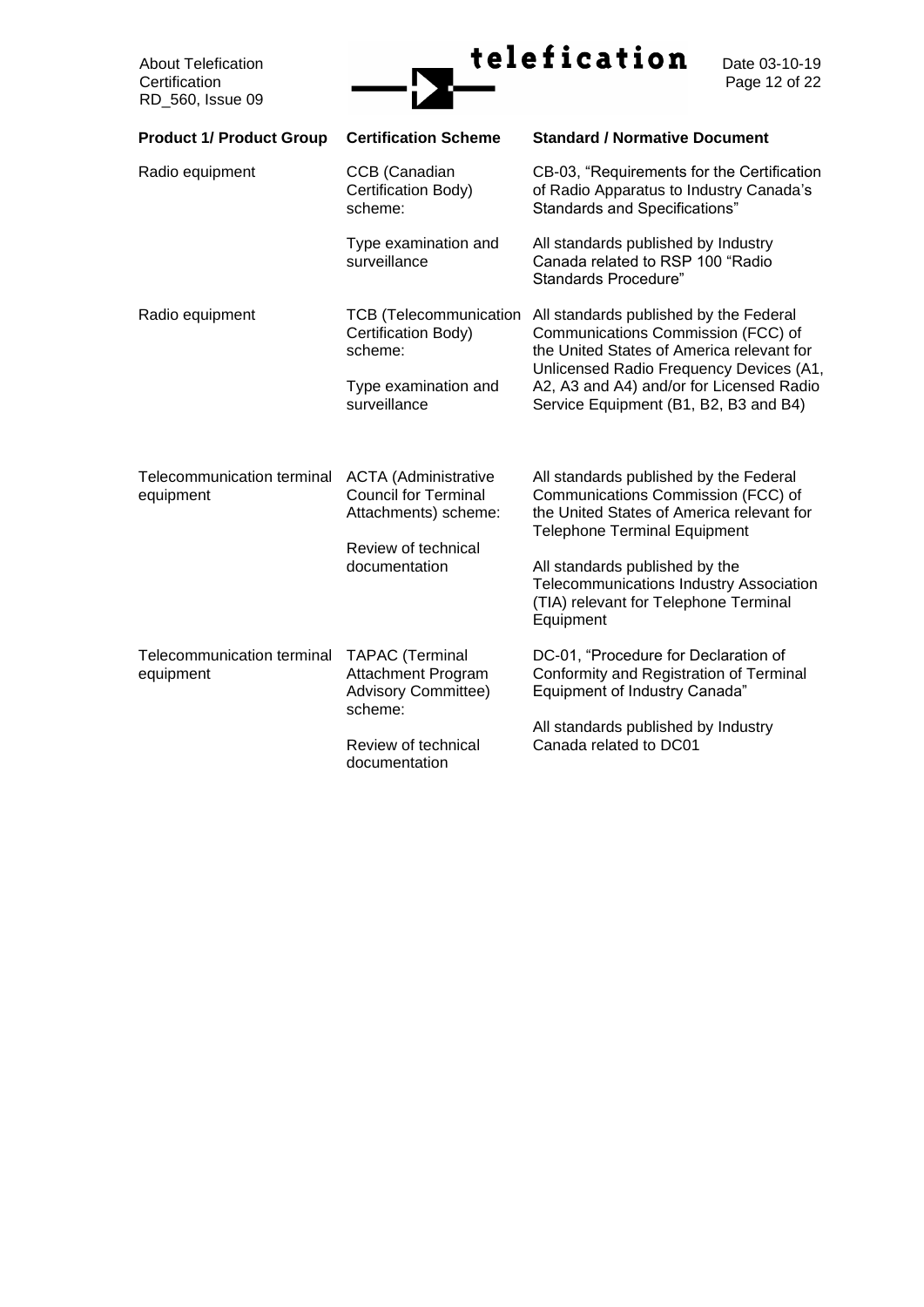

Page 13 of 22

| <b>Product 1/ Product Group</b>                   | <b>Certification Scheme</b>                                 | <b>Standard / Normative Document</b>                                                                                                                                                 |  |
|---------------------------------------------------|-------------------------------------------------------------|--------------------------------------------------------------------------------------------------------------------------------------------------------------------------------------|--|
| Radio equipment and<br>telecommunication terminal | <b>CAB Japan (Conformity</b><br>Assessment Body)            | Japanese "Radio Law"                                                                                                                                                                 |  |
| equipment                                         | scheme:                                                     | Japanese "Ordinance Concerning<br><b>Technical Regulations Conformity</b>                                                                                                            |  |
|                                                   | Type examination                                            | Certification of Specified Radio<br>Equipment"                                                                                                                                       |  |
|                                                   |                                                             | Japanese "Telecommunications Business<br>Law"                                                                                                                                        |  |
|                                                   |                                                             | Japanese "Ordinance Concerning<br><b>Technical Conditions Compliance</b><br>Approval and Certification of the                                                                        |  |
|                                                   |                                                             | Type for Terminal Equipment"                                                                                                                                                         |  |
|                                                   |                                                             | <b>ARIB</b> standards                                                                                                                                                                |  |
| Alarm components                                  | AC (Alarm Components)<br>scheme:                            | RE_070 (Telefication standard)                                                                                                                                                       |  |
|                                                   | Type examination                                            |                                                                                                                                                                                      |  |
|                                                   | Type examination and<br>inspection of conformity to<br>type |                                                                                                                                                                                      |  |
| Fire components                                   | <b>CPR</b> (Constructions<br>Products Directive)<br>scheme  | All standards published in the Official<br>Journal of the European Union under the<br>scope of the European Construction<br>Products Regulation No 305/2011                          |  |
| Security and Fire<br>components                   | <b>CERTALARM</b> scheme                                     | RD_081 (Telefication standard)                                                                                                                                                       |  |
| Intrusion components                              | <b>INCERT</b> scheme                                        | INCERT doc.005 (NL) INCERT doc.005<br>(FR) RE_014, INCERT rules for<br>certification of products against intrusion in<br>buildings<br>BEC T014, BEC T014A, BEC T031                  |  |
| Industrial and recreational<br>safety helmets     | PPE (Personal Protective<br>Equipment) Scheme               | Regulation: 2016/425/EU<br>All relevant standards to be used under<br>the above-mentioned European<br>Regulation published in the Official Journal<br>of the European Union European |  |
| Helmets for S-EPAC riders NCS 8776                | Certification scheme to<br><b>NTA 8776</b>                  | <b>NEN NTA 8776</b>                                                                                                                                                                  |  |

These large number of certification schemes fit in Telefication's policy to serve the electronic equipment industry in the most attractive and convenient way.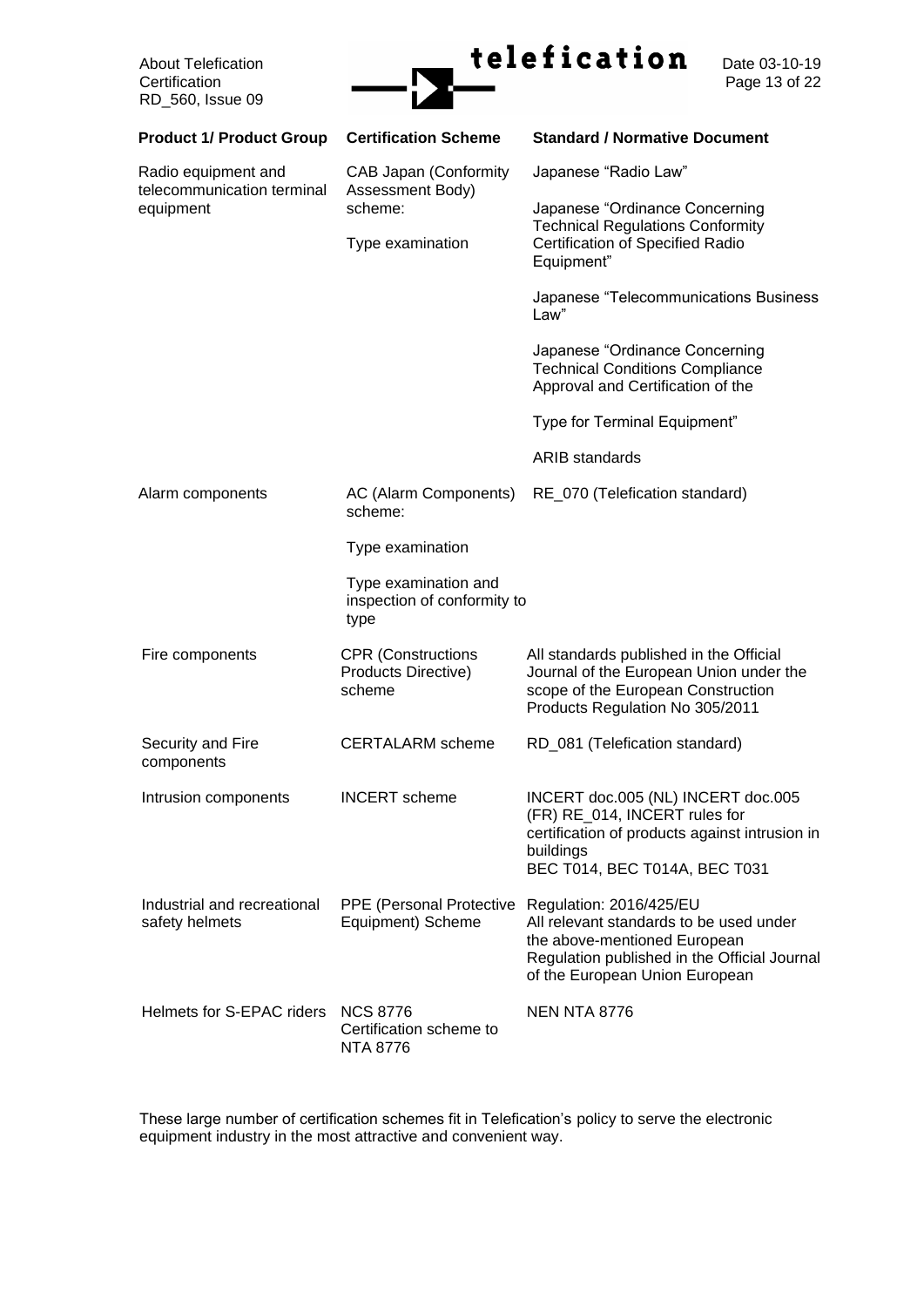

## 4 Designations

## 4.1 European Directives

Telefication Certification is designated by:

- The Ministry of Infrastructure and the Environment Netherlands Shipping Inspectorate (ILT Scheepvaart) as Notified Body related to **Marine Equipment directive**.
- The Ministry of Economic Affairs (department Agentschap Telecom) as Notified body for **EMC directive** and **RE directive**.
- The Ministry of Housing, Spatial Planning and the Environment as Notified Body for the **Construction Products Regulation**.
- The Ministery of Social affairs and Labour (Inspectie SZW) as Notified Body for the **Personal Protective Equipment Regulation**.
- NEN as certification body for to be tested against NTA8776.
- BEC as certification body for the INCERT scheme.

The Notified Body number of Telefication Certification is **0560**. This number is applicable for all the above designations.

## 4.2 Mutual Recognition Agreements

Designated by the Ministry of Economical Affairs in The Netherlands, Telefication Certification is a Conformity Assessment Body under the following Mutual Recognition Agreement (MRA's):

## • **The MRA between the EU and Australia**

The designation of Telefication Certification as a Conformity Assessment Body (CAB) covers all Telecommunication Terminal Equipment and EMC falling under the scope of the MRA between the European Union (EU) and Australia.

• **The MRA between the EU and New Zealand** The designation of Telefication Certification as a Conformity Assessment Body (CAB) covers all Telecommunication Terminal Equipment and EMC falling under the scope of the MRA between the European Union (EU) and New Zealand.

## • **The MRA between the EU and the USA**

The designation of Telefication Certification as a Conformity Assessment Body (CAB) covers all products falling under the "Telecommunication Certification Bodies Scheme" of the Federal Communications Commission (FCC) of the United States of America. The TCB Scheme includes certification of Unlicensed Radio Frequency Devices (A1, A2, A3 and A4), Licensed Radio Service Equipment (B1, B2, B3 and B4) and Telephone Terminal Equipment (C).

Formally Telefication Certification is designated as a CAB, however in the market TCB is used.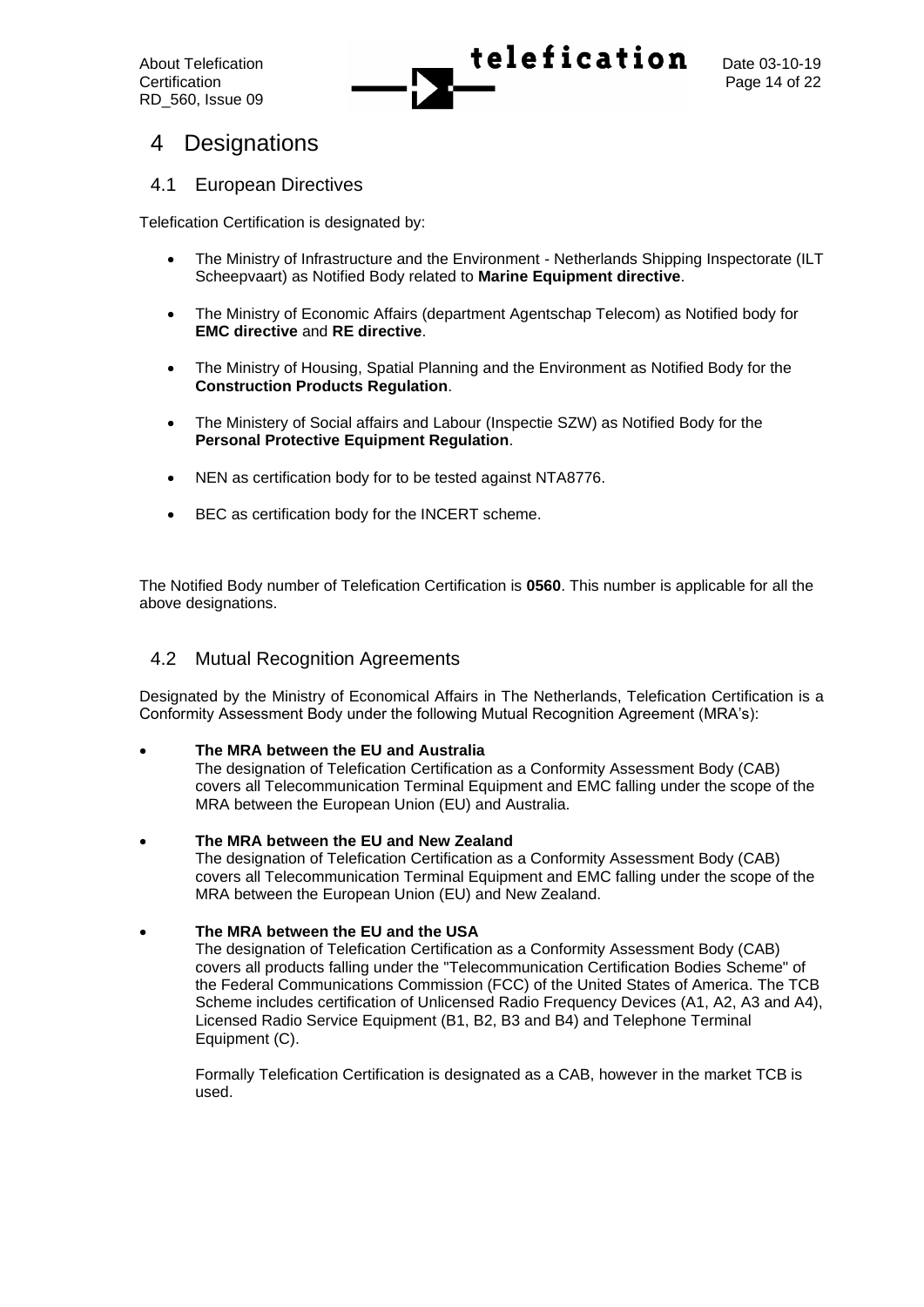

#### • **The MRA between the EU and Japan**

The designation of Telefication Certification as a Conformity Assessment Body (CAB) covers:

Telecommunication Business Law:

- Certification Body for all Terminal Equipment for the purpose of calls;
- Certification Body for all Terminal Equipment except Terminal Equipment for the purpose of calls;
- Attested Inspector for Type I Examination Business;
- Attested Inspector for Type II Examination Business;
- Attested Inspector for Type III Examination Business.

Radio Law:

- Certification Body for Type I specified radio equipment;
- Certification Body for Type II specified radio equipment;
- Certification Body for Type III specified radio equipment;
- Attested Inspector.

#### • **The MRA between the EU and Switzerland**

The designation of Telefication Certification as a Conformity Assessment Body (CAB) covers all Telecommunication Terminal Equipment and Radio Equipment falling under the scope of the MRA between the European Union (EU) and Switzerland.

#### • **The MRA between the EU and Canada**

The designation of Telefication Certification as a Conformity Assessment Body (CAB) covers all Radio Equipment falling under the scope of the MRA between the European Union (EU) and Canada.

Telefication certification is not making use of its designations as CAB Australia and CAB New Zealand. Reasons are that these MRA's are restricted to TTE (so Radio equipment is not included), and the market for TTE approvals for these countries is limited. Telefication processes orders for Australian or New Zealand TTE-approvals under their Liaison service (the local approval authorities have acceptable lead-times and costs).

## 4.3 Third Party Certification

Telefication Certification is designated as a certification body by the following third party:

#### • **MasterCard International**

Audit entity for the for Certification of Europay vendors based on the "CQM Certification process".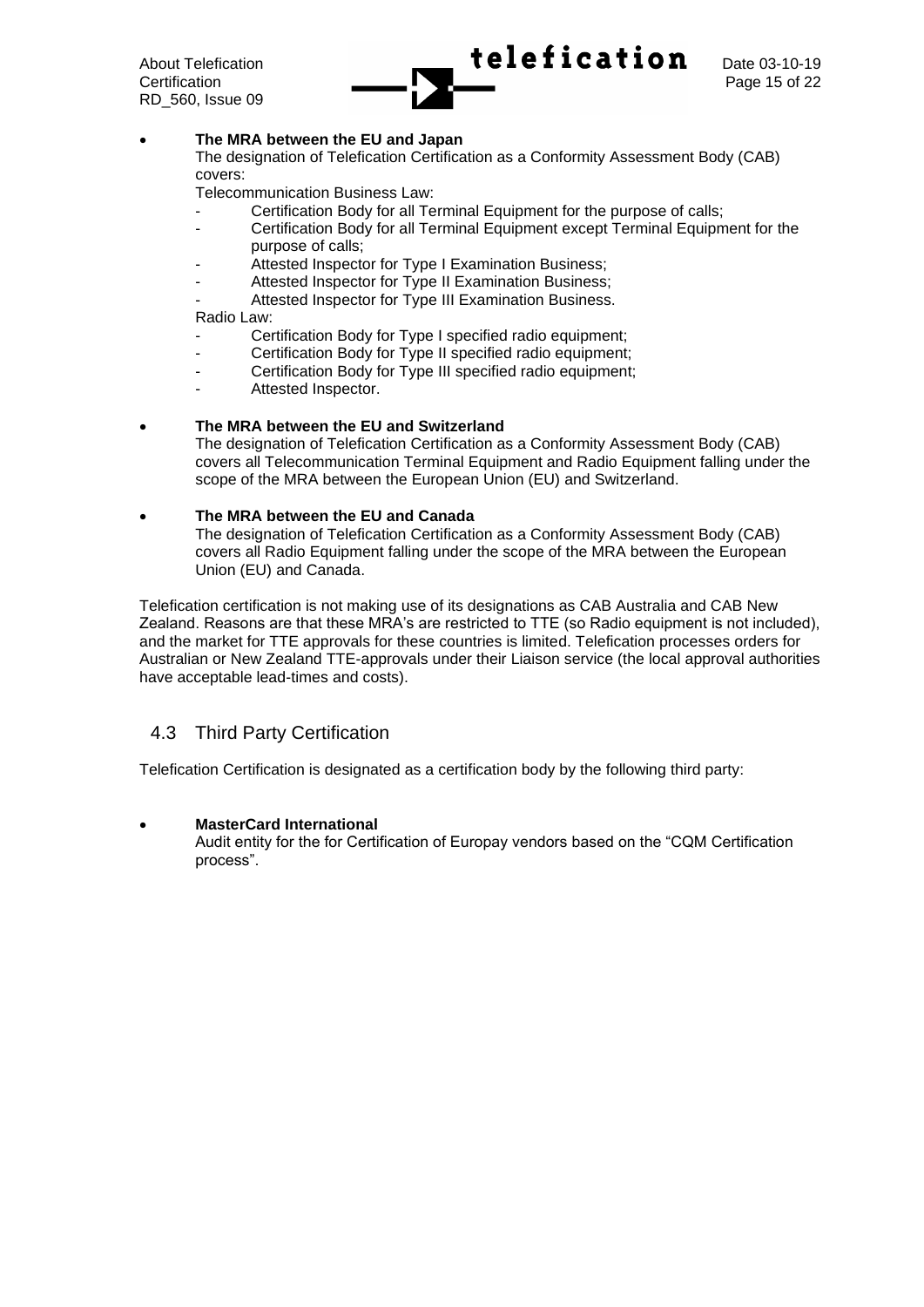

## 5 Organization

## 5.1 Telefication bv

Telefication bv is a private company established in Zevenaar. The investment company Kiwa Nederland B.V. owns 100% of the shares.

The composition of the Board of Directors of Telefication is as follows:

• Kiwa Nederland B.V.

At the moment de company Telefication bv is trading under the name Telefication. In the past Telefication has used the following trade names:

- **Telefication B.V.**
- **Kiwa Telefication**
- **Kiwa FS&S Testing**
- **Kiwa EMC**

Telefication Certification is one of the three departments of Telefication bv. Telefication bv operates also as an accredited testing laboratory (ISO/IEC 17025). The test department is called "Telefication Laboratory".

## 5.2 Test Laboratories

The laboratory of Telefication is located at:

**Telefication Laboratory** Edisonstraat 12A 6902 PK Zevenaar The Netherlands Phone: +31 88 998 3600

The laboratory has implemented a quality system according to ISO/IEC 17025. The Dutch Council for Accreditation (Raad voor Accreditatie: RvA) has accredited the laboratory of Telefication.

Telefication-listed laboratories are audited by Telefication Certification and are fulfilling the requirements as laid down in the document *RD\_050, Requirements for Telefication-listed laboratories*. Test reports issued by Telefication-listed laboratories within the scope of the listing are recognised by Telefication Certification for certification purposes.

The Telefication-listed laboratories are:

#### **Furuno Labotech International Co., Ltd.**

| 9-52 Ashihara-cho |                 | (2-20 Nishinomiya Hama) |
|-------------------|-----------------|-------------------------|
| Nishinomiya-shi   |                 | (Nishinomiya-shi)       |
| Hyogo 662-8580    |                 | (Hyogo 662-0934)        |
| Japan             |                 |                         |
| Phone:            | +81 798-63-1094 |                         |
| Fax:              | +81 798-63-1098 |                         |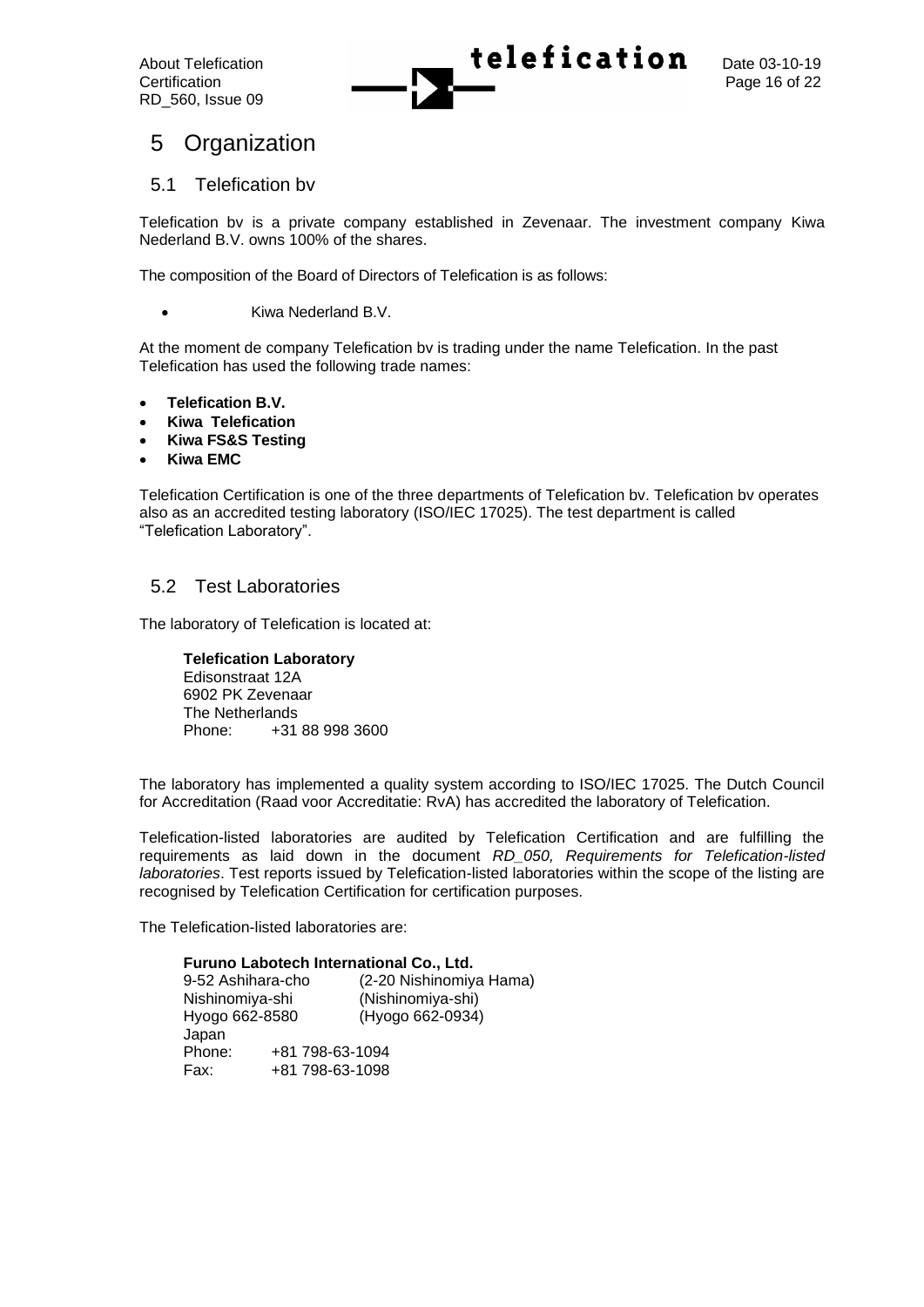

## 5.3 Sales Offices

At the moment the worldwide sales is realized from the Zevenaar office. There are no agreements with third parties about selling services of Telefication.

## 5.4 Governing Board

The Managing Director of Telefication has set up a Governing Board for Telefication Certification. The Governing Board is responsible for the activities of Telefication Certification. The Governing Board consists of the Managing Director, Operation Manager Certification and Director Certification.

## 5.5 Advisory Board

The Governing Board has established an Advisory Board.

The Advisory Board has the task to monitor the integrity of the activities of Telefication Certification and to advise the Governing Board on issues as:

- Certification schemes to be used by Telefication Certification;
- Technical standards and methods for assessment as well as interpretations thereof;
- The method of dealing with complaints;
- Any issue the Advisory Board deemed to be of importance regarding certification;
- Nomination of new candidates for the Advisory Board, to ensure the widest possible coverage of concerned parties regarding the content and functioning of the certification system, to add expertise regarding new certification areas or disciplines and to ensure the continuity of the Advisory Board.

The Advisory Board may give a binding advice to the Governing Board. If such binding advise is not respected in any matter by the Governing Board, the Advisory Board has the right to take appropriate measures such as, if necessary, informing the accreditation body (i.e. the RvA) of Telefication Certification.

| Organisation   | Representative    | <b>Party</b> | <b>Areas of expertise</b>      |
|----------------|-------------------|--------------|--------------------------------|
|                | H. Jalink         | Manufacturer | Alarm, CPD                     |
| NEC Nederland  | F. Dosil y Araújo | Manufacturer | Radio, Telecom,<br><b>CATV</b> |
| Hesdo          | J. Roording       | Trading      | Telecom                        |
| WebWayOne Ltd. | P. Voorneveld     | Manufacturer | Alarm, EMC, Safety             |

The Composition of the Advisory Board is as follows:

One of the members of the Advisory Board is chairman.

## 5.6 Independence

A clear separation is made between Telefication Certification and the other departments of Telefication, to secure the independence of any related decision. For Telefication Certification this implies that all certification and inspection decisions are made by the permanent staff of Telefication Certification. The final responsibility to make any product certification or inspection decision is with the Manager Certification and any system certification decision is with the Co-ordinator System Certification.

Telefication Certification is operating as a profit centre and is financially depending on the income generated out of orders from clients for services of Telefication Certification. Test reports of Telefication Laboratory are from a certification perspective considered to be equal as a test report of any other accredited test laboratory. The same is applicable for test reports of Telefication-listed laboratories.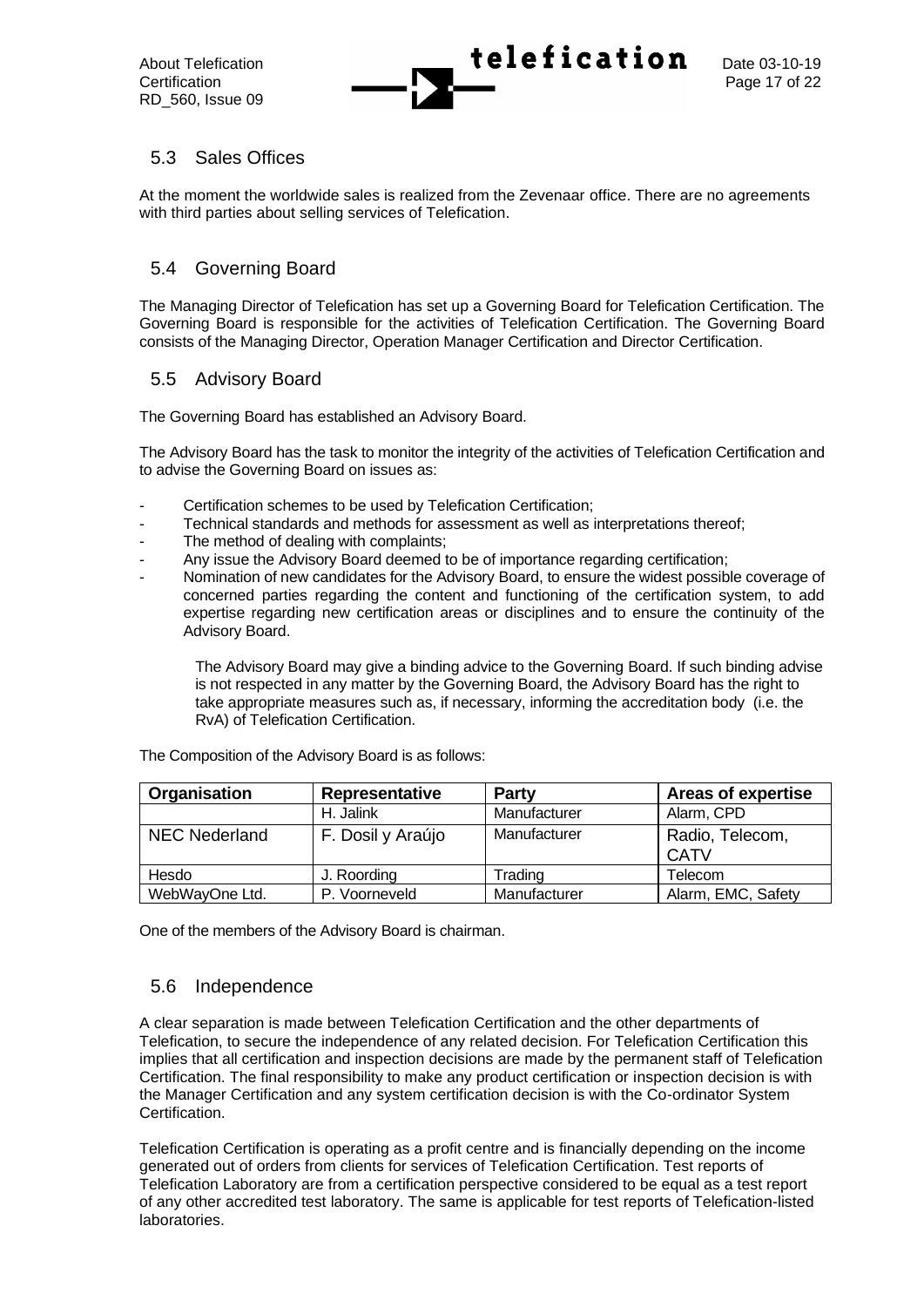

## 5.7 Confidentiality

Rules regarding confidentiality of information are laid down in the *Main quality manual of Telefication bv* and the *General Conditions of Kiwa*.

Additionally Telefication Certification has regulated the looking into or temporally handing over of certification or inspection dossiers for the purpose of Designating Authorities, enforcement organizations, members of the Advisory Board and Accreditation Bodies.

In some countries Designation Authorities and/or enforcement organizations have the legal obligation to make information with respect to product approvals publicly available, when requested.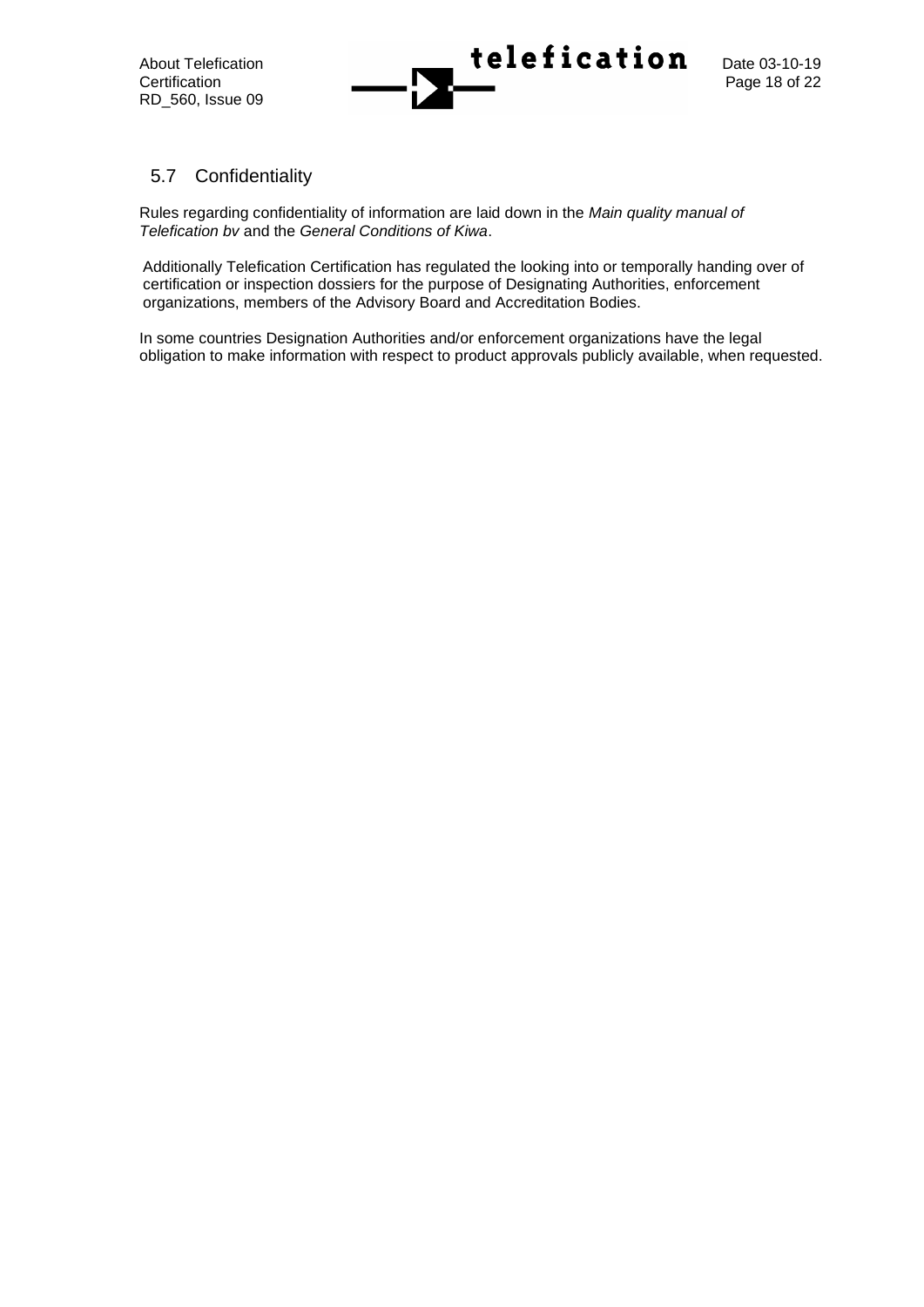

## 6 Conditions

## 6.1 General Conditions

The general conditions of mother company Kiwa apply to Telefication. The generation conditions can be downloaded from <https://www.kiwa.nl/publications/terms-conditions-regulations>*:*

- The General conditions for the performance of orders (2014)
- Additional Regulation of Legal Certification Arrangements
- Kiwa Regulation for Certification (2017)
- Kiwa Appeal Procedure (2017)

## 6.2 Schemes

The conditions for every *Product Certification*, *System Certification* and *Product Inspection* scheme are described in a document dedicated to the specific scheme (e.g. *RD\_061\_07, Conformity assessment procedures for the RED Scheme*). These documents can be downloaded from the Telefication website: http://www.telefication.com.

## 6.3 Use of Telefication logos

The use of the Telefication logo is in general not permitted. Within some certification schemes the use of the Telefication logo is defined. The conditions of this use are described in the document dedicated to the specific scheme.

Within some certification schemes the use of logos or marks of third parties is defined (e.g. in case of market approvals). The conditions of this use are described in the document dedicated to the specific scheme.

## 6.4 Complaints

The Governing Board of Telefication Certification will handle complaints regarding any of the services of Telefication Certification.

Any person can file a written appeal concerning decisions about complaints made by the Governing Board of Telefication Certification. Appeals could cover issues like:

- Any non-acceptance of an order by Telefication Certification.
- Any certification or inspection decision made.
- Any decision made by Telefication Certification regarding expiration, suspension or withdrawal of certificates.

In the first instance the Governing Board of Telefication Certification will investigate the appeal. Upon conclusion of the investigation the Governing Board of Telefication Certification shall give its opinion in writing. When this final opinion results in a dispute, the Governing Board of Telefication Certification shall hand the appeal over to the Chairman of the Advisory Board. The Chairman will install an independent committee that will assess the appeal and make an absolute decision.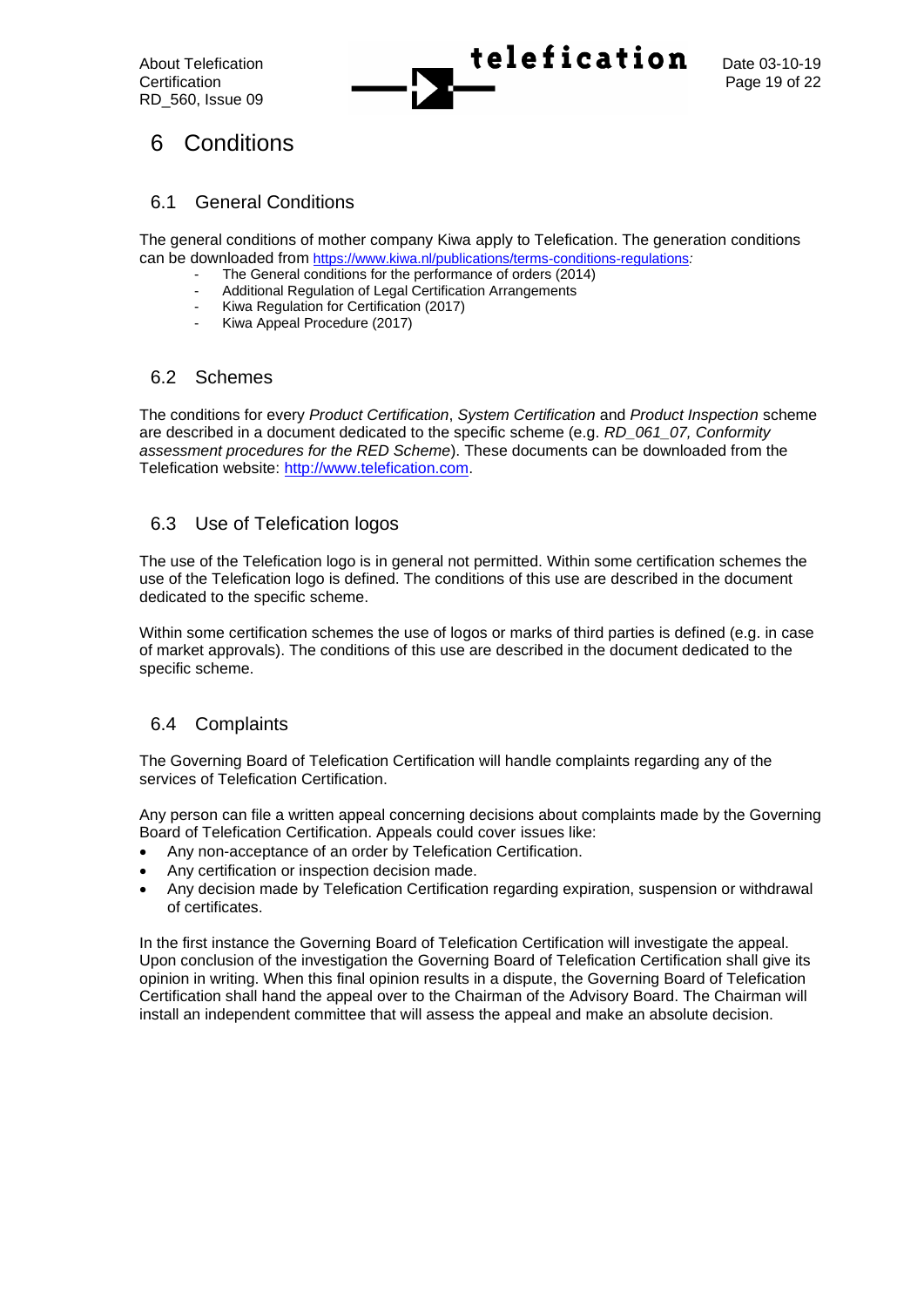

## 7 Annex A Abbreviations

## **Accredited laboratory**

A laboratory operating in accordance with a quality standard, in this case ISO/IEC 17025 and which has been assessed by a recognised Accreditation Board.

## **CAB**

Conformity Assessment Body

## **CCB**

Canadian Certification Body is Certification Body authorized to issue Canadian approvals for Radio Equipment. In Canadian Law a CCB is a Certification Body located in Canada and is a Foreign Certification Body (FCB) a Certification Body located outside Canada.

## **Certification**

A procedure whereby a third party gives written assurance that a product, process or service conforms to specified requirements (ISO/IEC Guide 2: 2004).

#### **Conformity assessment**

Systematic examination of the extent to which a product, process or service satisfies further specified requirements (ISO/IEC Guide 2: 2004).

## **CQM**

Card Quality Management

## **EC**

European Commission

## **EEA**

The European Economic Area (EEA) comprises the twenty five member states of the EU plus Norway and Iceland.

## **EEC**

European Economical Community

## **EMC Directive**

This Directive (2014/30/EU) lays down the minimum requirements to be met by products, which may cause or be affected by electromagnetic disturbance.

## **EU**

European Union

## **FCC**

Federal Communications Commission of the United States of America.

## **ICT**

Information Communication Technology

**IEC**

International Electrical Committee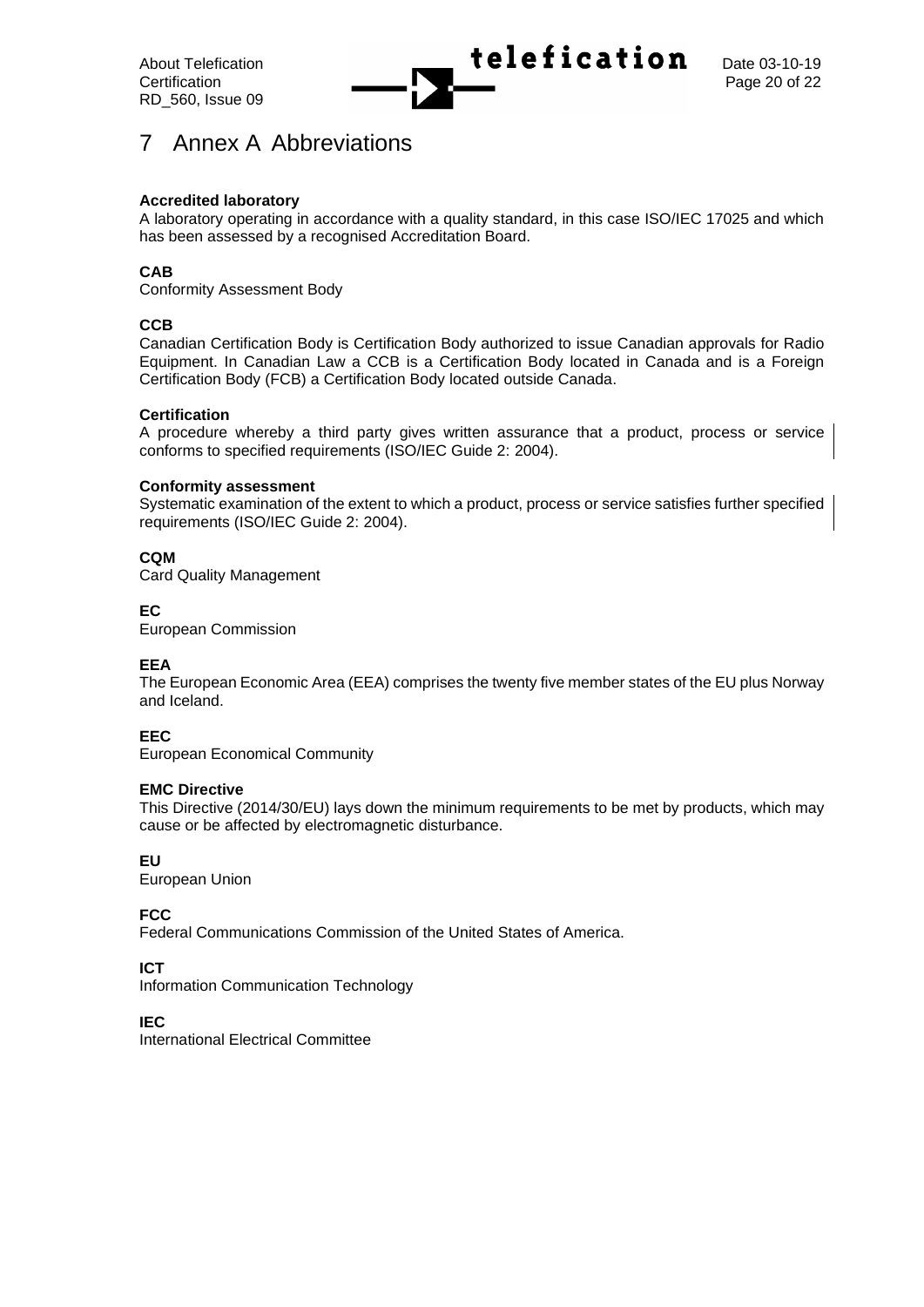

## **ISO**

International Organization for Standardization

## **IT&T**

Information Technology and Telecommunications Equipment

## **MED**

Marine Equipment Directive

## **MRA**

Mutual Recognition Agreement

#### **Notified Body**

A Notified Body is a third party authorised to carry out the tasks relating to approvals described in a European Directive. In general, a Notified Body can be regarded as a competent approvals body in a field where approval (certification) of a product is compulsory by law. A Notified Body is designated by the State. A member state of the EEA (European Economic Area) can only designate bodies falling within its sphere of competence.

Bodies designated by a member state should satisfy criteria relating to proficiency, independence, impartiality, etc. In this connection, European standards EN 17065 and EN 17021 are particularly important. The body is then notified to the European Commission and the other member states of the EEA and thereby acquires the status of 'Notified Body'.

## **QMS**

Quality Management System

## **RSP**

Radio Standards Procedure

## **RvA**

Raad voor Accreditatie (Dutch Council for Accreditation)

#### **Standard**

A standard is a technical specification drawn up by a recognised standards organisation (CEN, CENELEC or ETSI) for repeated or continuous application, but with which compliance is not necessarily compulsory.

## **TAL**

Tested by an Accredited Laboratory

#### **TCB**

Telecommunication Certification Body.

#### **Technical specification**

A technical specification is the specification contained in a document which lays down the characteristics required of a product such as quality levels, performance, safety, dimensions, including the requirements applicable to the product as regards terminology, symbols, tests and test methods, packaging, marking and labelling.

#### **Telefication Certification**

Telefication Certification – Third party certification body accredited by The Dutch Council for Accreditation (Raad voor de Accreditatie: RvA).

#### **TTE**

Telecommunication Terminal Equipment

**USA** United States of America